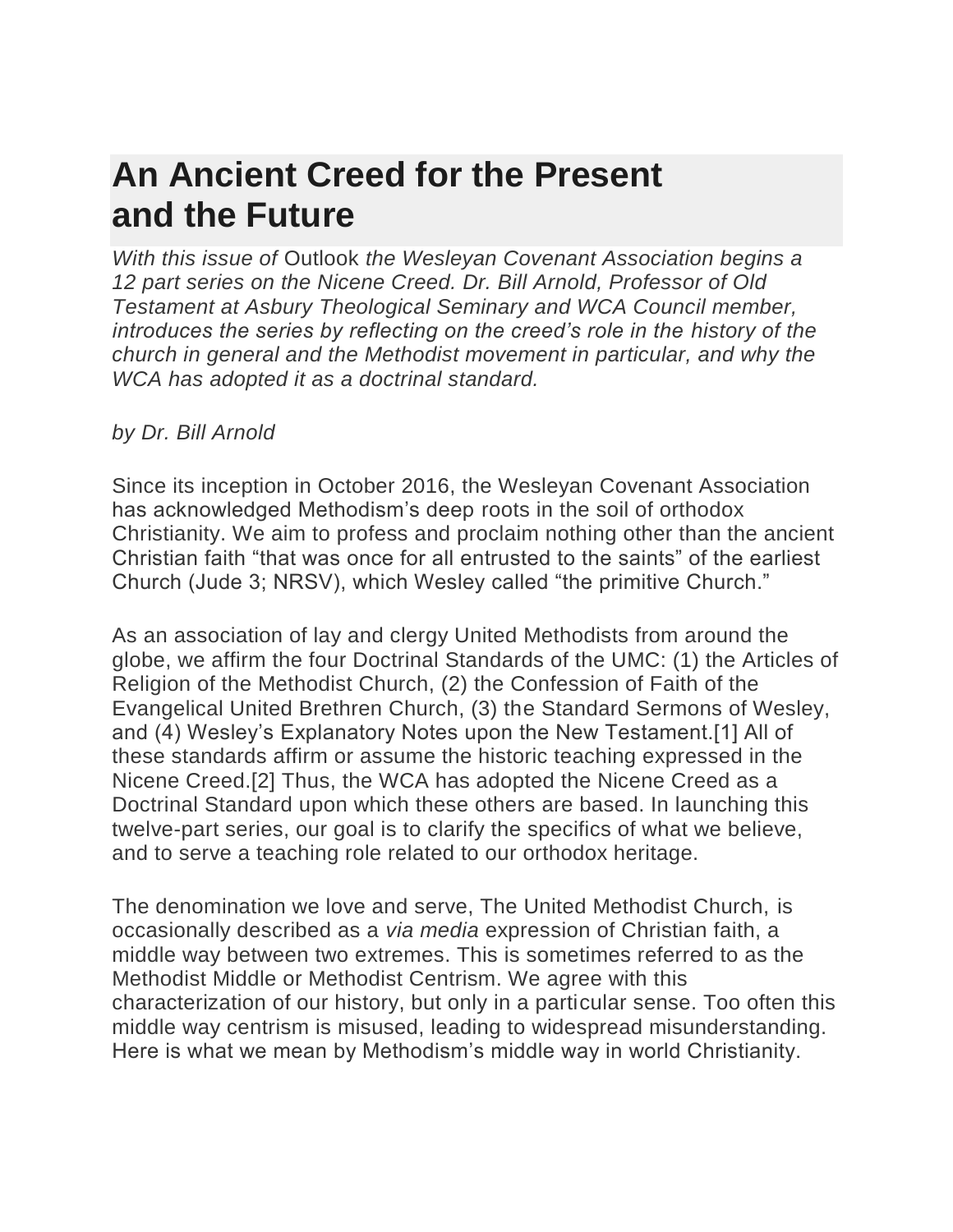John Wesley's predecessors in the faith, the English Reformers of the 1500s, were like other Protestant Reformers who rejected the Roman Catholicism of their day. On the other hand, they were also not at home in the Calvinism and Lutheranism that was emerging at that time. They therefore became instruments of God in creating a middle course – something entirely different, affirming the best of Catholicism and the best of Protestantism in a new expression of orthodoxy. We believe Wesley's predecessors two centuries before him, men like Thomas Cranmer, Richard Hooker, Nicholas Ridley, and Hugh Latimer, were instruments of God's grace in creating what eventually emerged as the worldwide Anglican Communion.

Two centuries later, the leaders of the Wesleyan revival of the 1700s were heirs of this Anglican middle way. John Wesley himself has rightly been credited with bringing together East and West, combined with the Pietism of his day, into a third way between Pelagian optimism and Augustinian pessimism. Wesley was a conjunctive theologian. He left us a treasure of theological reflections, in which he developed his "practical divinity" balancing holiness and grace in a way that we believe captures the heart of biblical faith. Standing today in this Wesleyanism, birthed in the anglocatholic tradition of the middle way, we believe the United Methodist Church's Doctrinal Standards beautifully articulate "the living core of the Christian faith" as revealed in Scripture (*2016 Book of Discipline*, page 82, paragraph 105). While we embrace our tradition as finding a middle way, we also affirm that our Doctrinal Standards nevertheless anchor us in traditional, orthodox Christianity. Finding the Methodist sweet spot is not then simply finding a middle compromise between any two conflicting opinions. The true *via media* is not a polite decision to overlook each other's disagreements on core ethical and social convictions.

Some have incorrectly said that The United Methodist Church "is not a creedal church."[3] In response, we ask, what exactly a non-creedal church would be? What kind of *ecclesia* has no creed? Such a statement is selfcontradictory and untenable. Moreover, the Wesley brothers were themselves Anglican clergymen, who certainly presupposed the authority of the Nicene Creed. More importantly, the faith of the ancient Israelites was creedal (Exodus 34:6-7; Deuteronomy 6:4; 26:5-10; Jonah 1:9), and that of the first apostles was also creedal (Philippians 2:6-11; Ephesians 4:4-6). We believe the Nicene Creed and the UMC Doctrinal Standards are more than mere historical relics of our past. They constitute the living core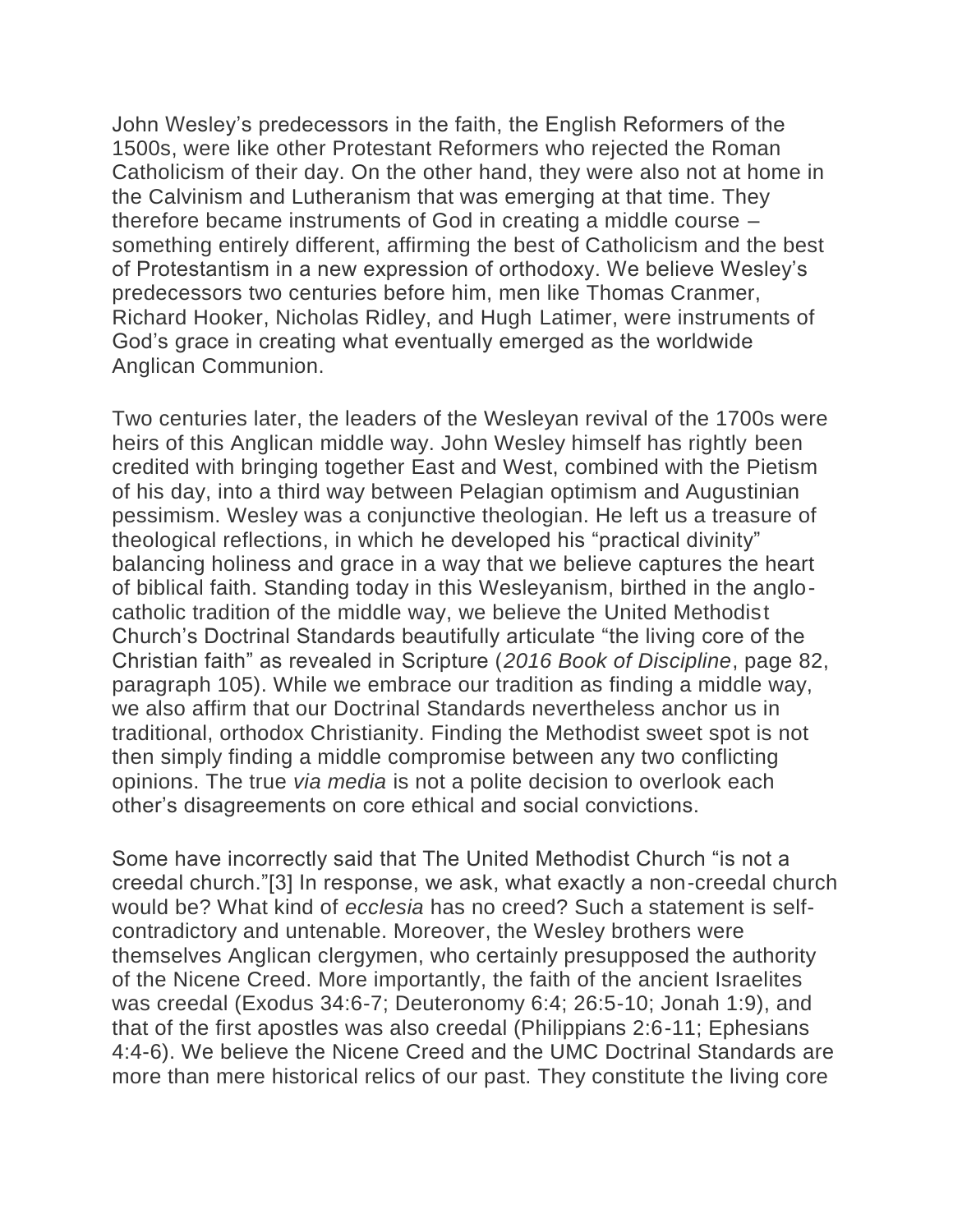of our faith, rooted firmly, we believe, in the revelation contained in the Old and New Testaments.

It seems only natural, therefore, for the early Church to express the core of biblical revelation in such creedal expressions. We believe this faith is revealed in Scripture, properly interpreted and taught by the early Church, and rightly summarized in the ancient ecumenical creeds. These early summary statements of Christian faith are "ecumenical" (or "whole") and "catholic" (or "universal") because they express the beliefs of the greatest number of Christians, in the most places, throughout the most time of Church history. This core of our faith was reasserted by the Reformers and affirmed by the Anglican Church, through which and in which John and Charles Wesley launched the revival movement we know as Methodism. We believe the best and most faithful expressions of our Wesleyan tradition for over 200 years have been firmly grounded in the Nicene Creed (see [here,](https://hymnary.org/hymn/UMH/page/880) [here,](http://anglicansonline.org/basics/nicene.html) and *UM Hymnal*, page 880).

The United Methodist Church finds itself at a crossroads. We in the WCA believe now is the time to reclaim and restore the ancient Nicene Creed in a new expression of classical Wesleyanism. As a bridge to our ecumenical partners in orthodox Christianity around the world, we embrace the Nicene Creed as the foundation of our Doctrinal Standards. We believe this is the Methodist sweet-spot, the true theological centrism that reconnects our movement to our roots in the anglo-catholic stream of Christian orthodoxy found at the heart of classical Wesleyanism. This, we believe, is the taproot of our theology, the living core of ancient Christian faith, which the world so desperately needs today. The WCA affirms as central to our faith this single most important ecumenical creed in the history of the Church Universal, the Nicene Creed.

[1] *2016 Book of Discipline*, pages 65-77, paragraph 104.

[2] In particular, the Niceno-Constantinopolitan Creed, written at the Council of Nicaea (A.D. 325) and clarified at the Council of Constantinople (A.D. 381) essentially defines orthodox Christianity, and combats heretical and false teachings.

[3] J. Richard Peck, [here.](http://www.umc.org/what-we-believe/why-do-we-say-creeds)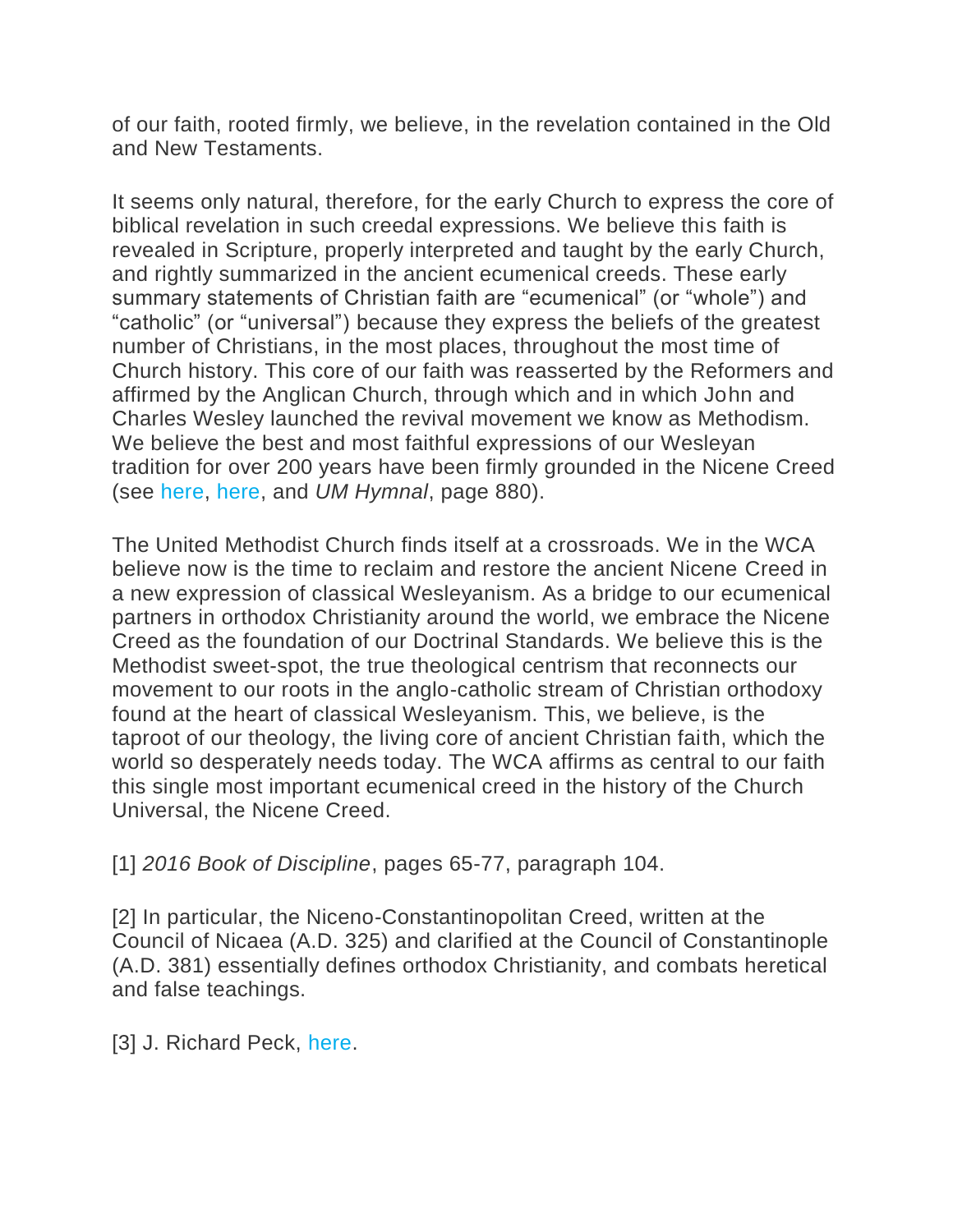### **[The Same God Throughout the Ages](https://wesleyancovenant.org/2018/01/18/the-same-god-throughout-the-ages/)**

by Rev. Dr. Jerry Kulah

At the October, 2016 inaugural gathering of the Wesleyan Covenant Association (WCA) in Chicago, I was one of several African United Methodist leaders who addressed the gathering. We made a presentation about why we (clergy and laity) were attracted to the WCA. We noted that, we had perceived the WCA as a *"movement committed to spreading scriptural holiness across the nations as John Wesley commanded us to do; and that it [was] committed to upholding all of the traditional teachings of Scripture as we do in Africa*" [1].



We were pleased to learn that in

addition to The United Methodist Church's Doctrinal Standards, the WCA also affirmed the Nicene Creed as a core statement of the faith. This Creed, crafted by the First and Second Ecumenical Councils (Nicaea in 325AD and Constantinople in 381AD), is a full expression of Christianity's belief in the Triune God; Father, Son and Holy Spirit. The Nicene Creed was aimed at refuting Arianism in defense of the Trinitarian Theology of the Church. Since then, it has remained foundational to preserving biblical orthodoxy over the centuries.

Arianism was a heretical Christological teaching by Arius and his followers that denied the deity of Christ, claiming that "*the Son was the highest creation of God and thus essentially different from the Father*" [2]. The Nicene Creed corrected this error by affirming that "*Christ is of one substance with the Father, begotten, not created and that the Holy Spirit is together worshipped and glorified with the Father and the Son*" [3].

This Creed became so vital in preserving biblical orthodoxy that it became the primary guide for authenticating the canonicity of books of the New Testament – that is determining what books would be included in the New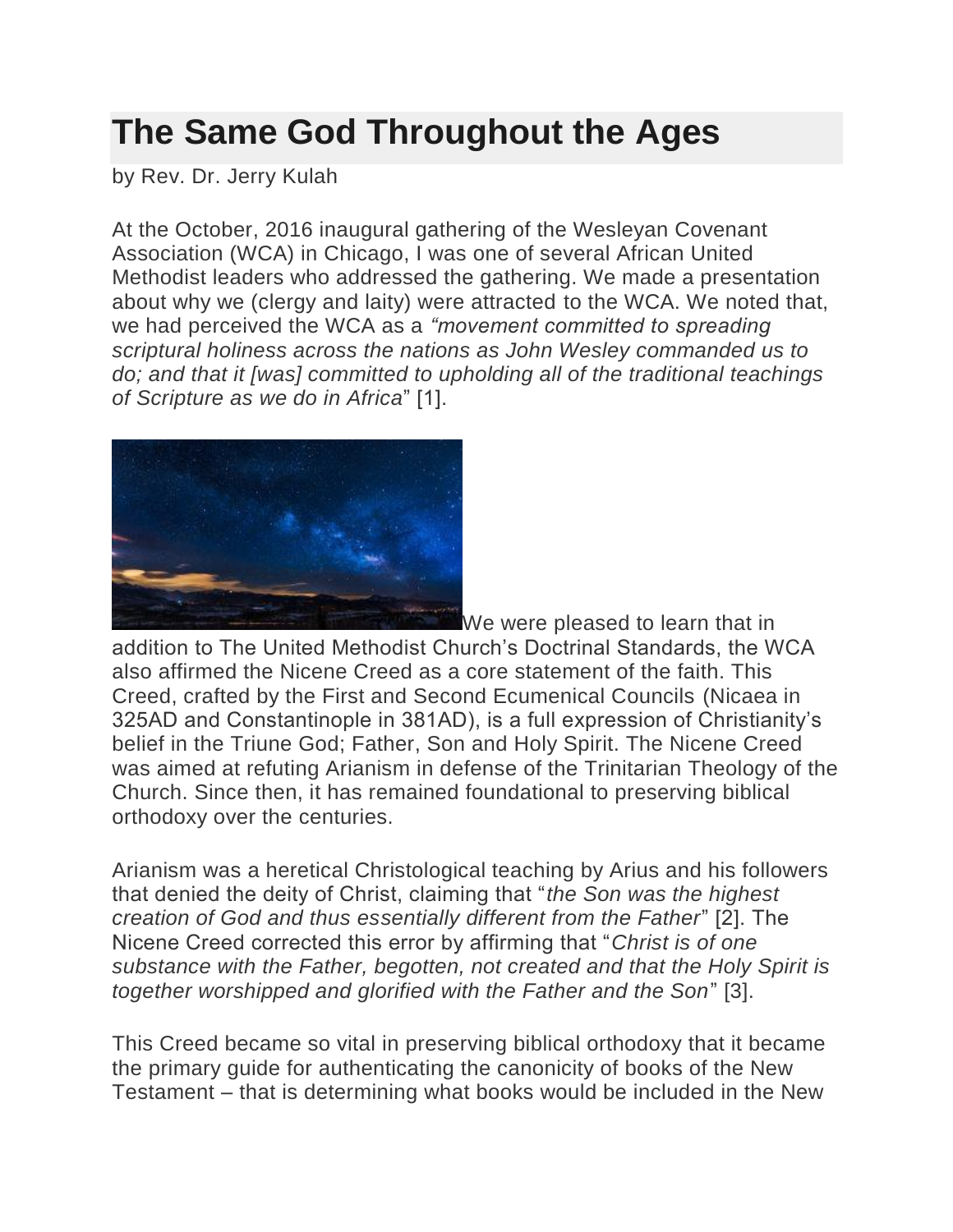Testament. As Church historian, Ken Collins points out, "*at the time that the Church issued the official canon of the New Testament, it customarily compared writings to the Nicene Creed to determine if they were orthodox*" [4]. It is therefore indispensable to our understanding, interpretation and practice of New Testament Christianity.

My attempt here is to share a few thoughts on the creed's initial statement of faith, expressing the church's scriptural understanding and belief about God: "*We believe in one God, the Father, the Almighty, maker of heaven and earth, of all that is, seen and unseen.*" My purpose is to contribute to some of the specifics of what we believe about this one God of Creation of the heavens and the earth, who still rules in human affairs. In spite of the cultural diversities and pluralistic societies within which the church exists, we must heed this same God in our quest to discover the true meaning of life.

This section of the Creed makes a collective, universal declaration of the Christian church's belief about the nature and functional role of God in all creation. It reveals that the God of the Holy Bible is one Supreme Being who is responsible for everything that exists; visible and invisible. He is the same God that has existed throughout all ages. This God who possesses matchless power (Deut. 4:15; Isa. 40:10;1 Tim. 6:13a, 15-16), is everywhere present (Psalm 139:7-10); is all knowing (Genesis 15:13-15; Exodus 3:7-9), and has a unique relationship to humanity as their Father.

The oneness of God reminds believers that he is immutable (Psalm 33:11; Malachi 3:6; James 1:17), unchanging, and unchangeable. What he declared in the past for humanity's good remains true today. His nature never changes throughout all eternity (Psalm 90:2; Isaiah 41:4b; Hebrews 1:11-12). He is the same loving and caring God who lavished his mercy and love upon humanity, expressed in the giving of his one and only Son for our redemption (Romans 5:8). No other deity in human experience claims these unique attributes. The African Christian's perception of this God is that he is the owner and controller of the whole world, including mankind. "*It is he who made us (male and female), and we are his; we are his people, the sheep of his pasture"* [Psalm 103.3b]. He alone deserves our worship and total obedience.

Without adequate knowledge of this God, as contained in Scripture, the church risks being ruined by the waves of contemporary cultural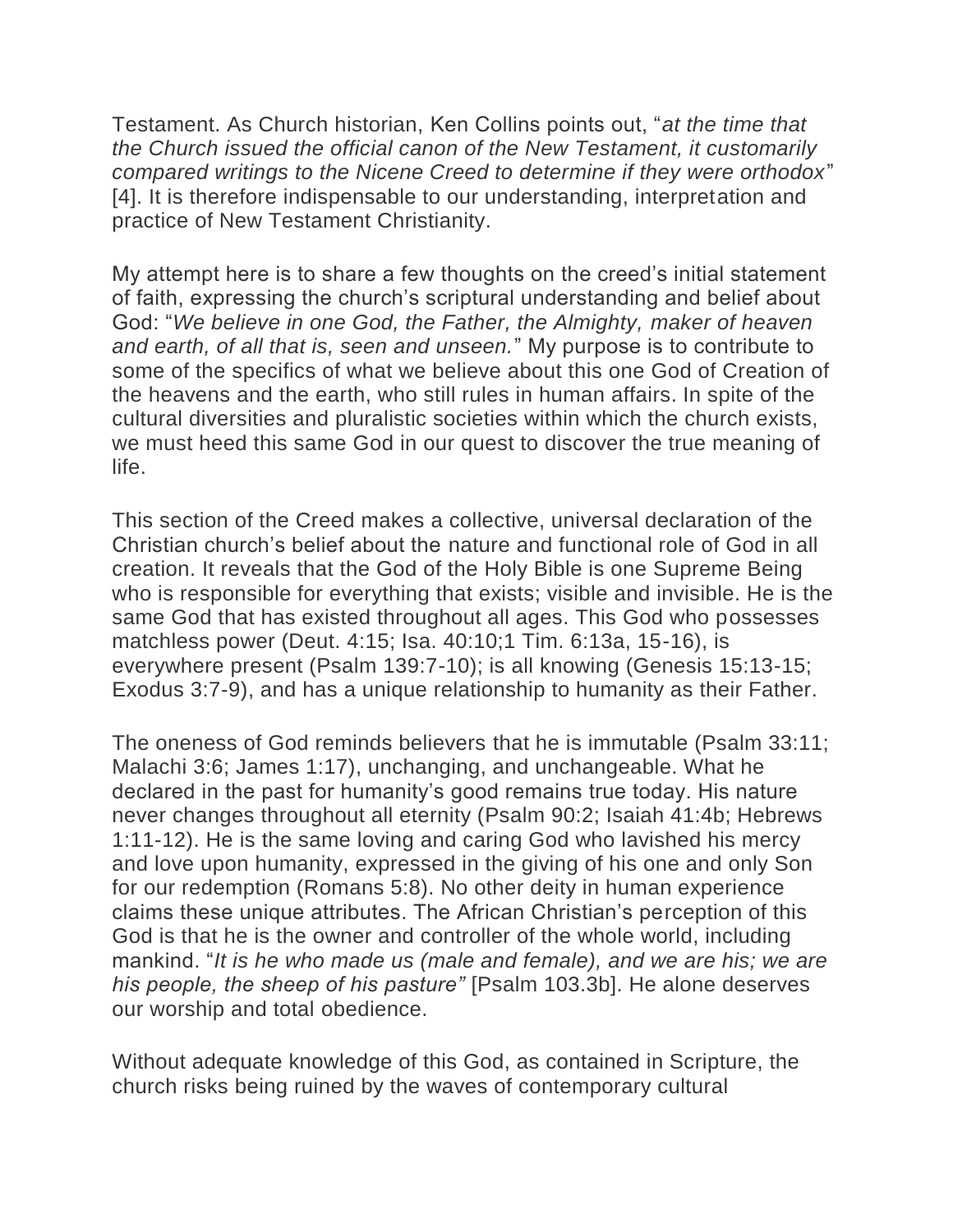Christianity with all of its attractions and appeal for adaptation, as, seemingly, is the case with contemporary United Methodism. Prevailing realities confirm that many no longer ascribe to the entire Holy Bible as the authentic word of God. We cannot ascribe to differing cardinal doctrines and claim to be one church, or attempt to fulfill our common mission of "making disciples of Jesus Christ for the transformation of the world." The way forward is to return in humble submission to this One God, and acknowledge this Lord reigns over our lives and his church.

[1] "Statement of Introduction." African Delegation To The WCA, delivered by Dr. Edwin Momoh, Conference Secretary, Sierra Leone Annual Conference.

\_\_\_\_\_\_\_\_\_\_\_\_\_\_\_\_\_\_\_\_\_\_\_\_\_\_\_\_\_\_\_\_\_\_

[2] J. I. Packer, Ed. *New Dictionary of Theology*, P.179. Intervarsity Press, Leicester, England.

[3] Ted A. Campbell. *Methodist Doctrine: The Essentials*. P.42, Nashville: Abingdon Press.

[4] Rev. Kenneth Collins. www.kencollins.com/bible/bible-c1.htm. 2018.

\_\_\_\_\_\_\_\_\_\_\_\_\_\_\_\_\_\_\_\_\_\_\_\_\_\_\_\_\_\_\_\_\_\_\_\_\_\_\_\_\_\_\_\_\_\_\_\_\_\_\_\_\_\_\_\_\_

*Rev. Dr. Kulah is the Dean of Gbarnga School Theology at United Methodist University in Gbarnga City, Bong County, Liberia. He is also the General Coordinator of the UMC Africa Initiative and a member of the Wesleyan Covenant Association Council.*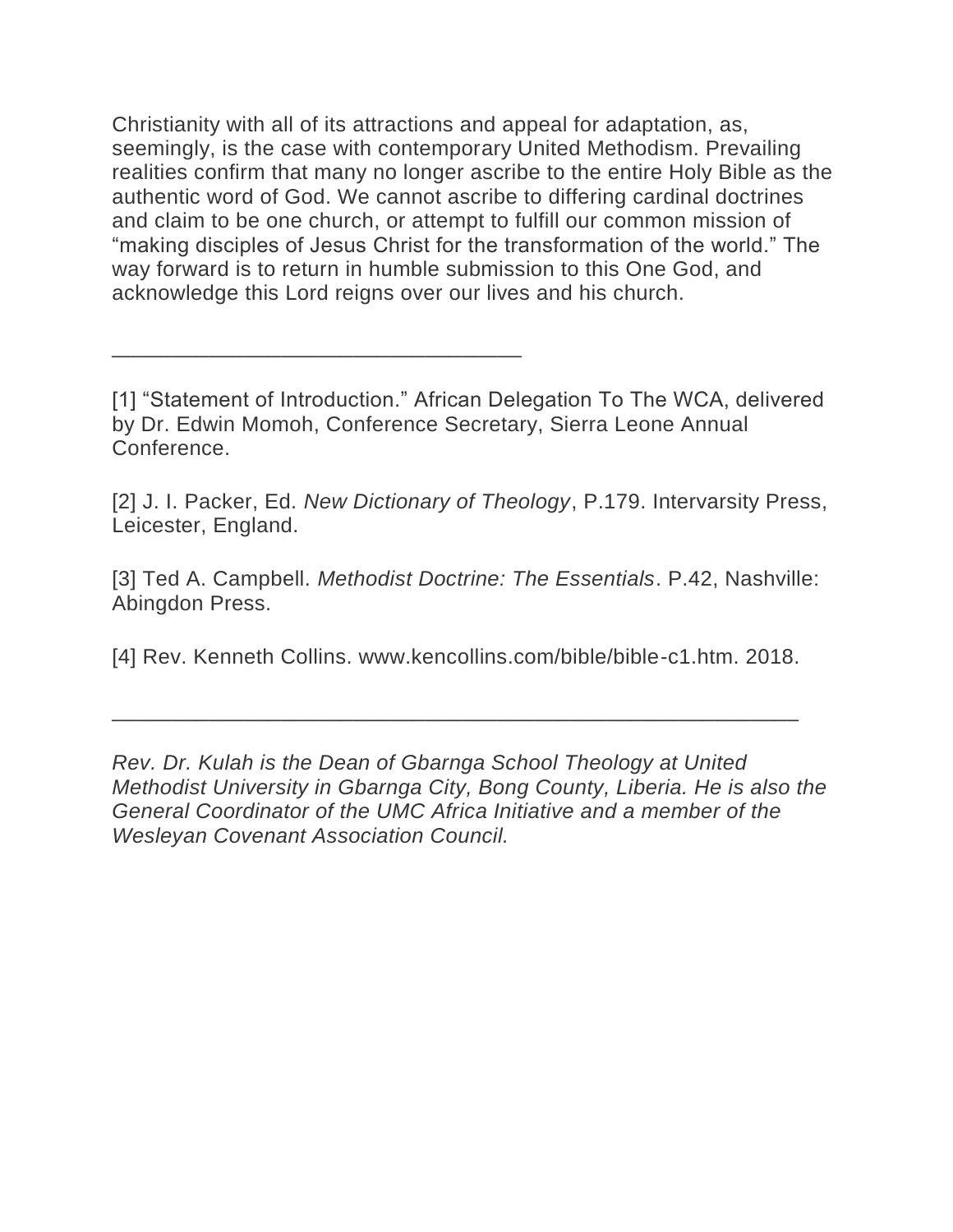## **[The God of Self-Giving Love](https://wesleyancovenant.org/2018/01/25/the-god-of-self-giving-love/)**

*by David F. Watson*

*"We believe in one Lord, Jesus Christ, the only Son of God, eternally begotten of the Father, God from God, Light from Light, true God from true God, begotten, not made, of one Being with the Father."*



The early Christians made a

remarkable claim: the God of all the universe–who had called all things into being, chose Israel from among the nations, raised up and brought down judges and kings, and spoke through the prophets–had become one of us. As we read in John's Gospel, "In the beginning was the Word, and the Word was with God, and the Word was God…. And the Word became flesh and lived among us" (John 1:1, 14). Note that John does not say that the Word inhabited flesh, nor does it say that the Word simply appeared to be flesh. Rather, the Word–God's divine wisdom, creative fire, sustaining power, ordering reason–*became* flesh and lived among us. A more literal translation of the Greek would be that the Word set up a tent to live among us. The tent, as we know from Exodus, was the place where Moses would go to meet God on behalf of the people. Now that Christ has come, human beings have encountered God in a new way, a more direct way than was ever available before.

The early Christians were monotheists, just as the Jewish people from whom they received so much of their tradition. Yet they also believed that Jesus was the divine Son of God. How is it, then, that if there is only one God, both the Father and Jesus Christ his Son can be divine? Wouldn't this mean there are two Gods? Or perhaps God the Son is somehow "less than" God the Father, possessing some attributes of the divine but nevertheless not fully God. If these questions make your head hurt, you aren't alone. It took the Church until 451, through four ecumenical councils, to hammer out well-formed doctrines of the Trinity and Incarnation.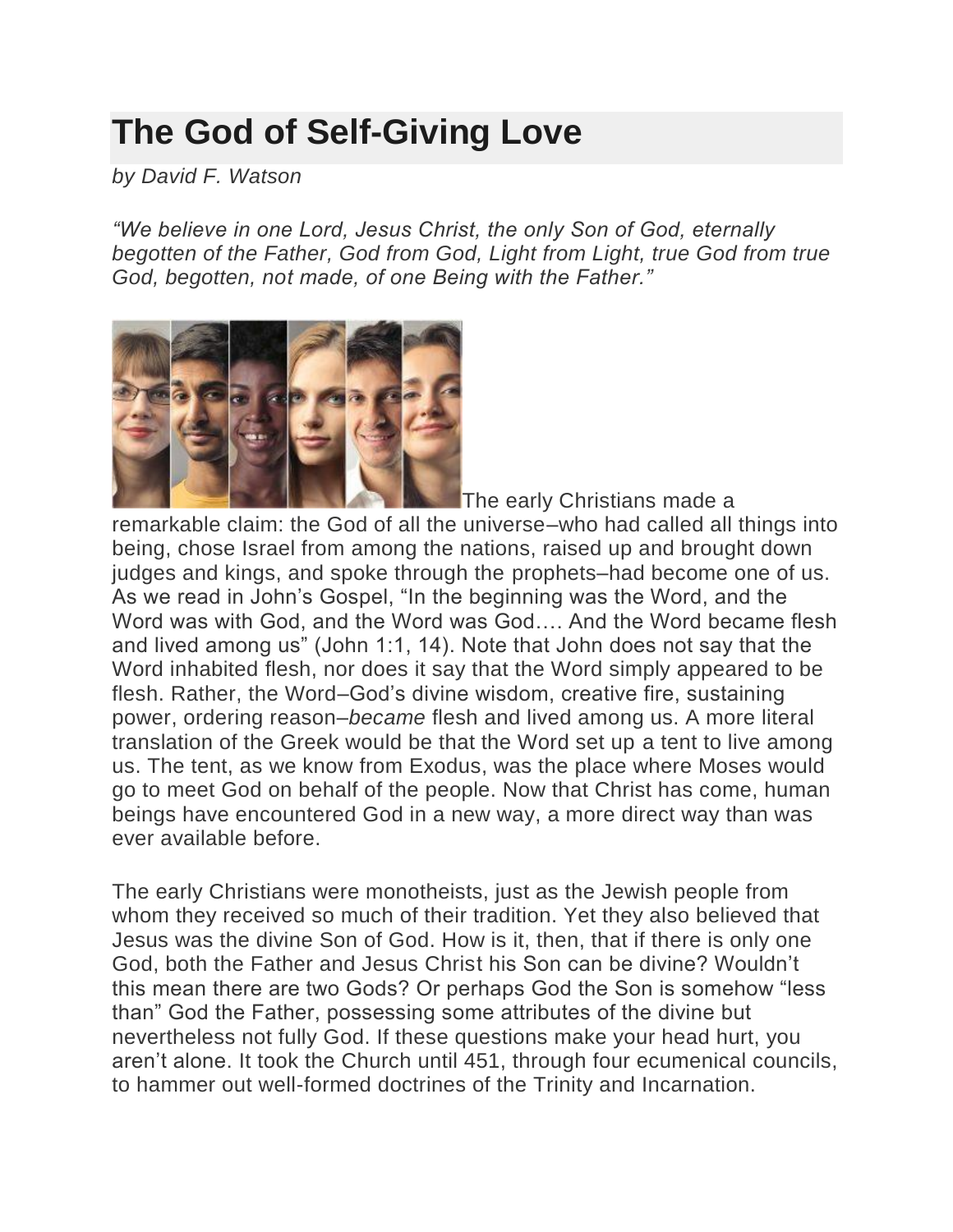One way of understanding the relationship between the Father and Son in the early church came to be known as "adoptionism." Proponents of this position held that Jesus became the Son of God at his baptism. In other words, rather than claiming that Jesus was and had always been God the Son, these Christians claimed that Jesus was "adopted" by God the Father.

The debate became much sharper and more complex in the fourth century with the emergence of Arianism. The Alexandrian presbyter Arius and his followers believed in both a heavenly Father and a heavenly Son, but they claimed that the Son was not eternal like the Father. Rather, they believed, the Son was created by the Father. The catchphrase of the Arians was, "There was when he was not." In other words, there was a point at which the Son did not exist, and was brought into being by the Father. The Son, the Arians believed, was a perfect creature of God, but a creature nonetheless.

Arius's bishop, Alexander, strongly opposed this teaching. He argued that the Father and the Son were both eternal. The Son was not a creature, but, like the Father, was the creator (John 1:3; Hebrews 1:2). The Father and the Son, moreover, were not two distinct beings, but somehow shared one essence. Alexander's successor in this debate, Athanasius of Alexandria, became one of the most pivotal figures in the tradition that we now call Christian orthodoxy. It took two ecumenical councils to settle this matter and establish what the orthodox position would be moving forward: the First Council of Nicea (325) and the First Council of Constantinople (381).

What we now term the "Arian controversy" gave rise to the Nicene-Constantinopolitan Creed (more commonly known simply as the Nicene Creed). The statement specifically about Jesus, which we call the Second Article of the Creed, insists that Jesus is, in fact, God, and not a created being. The Son of God is eternal, not temporal. Jesus was not an angel, a spirit, or a man with special powers. He is God, the incarnate Son who has come forth eternally from the Father. In fact, the Creed specifies that the Son and the Father are *of one substance or being* (Greek: *homoousion*). Why does this matter? It matters because, were the Father and the Son not of the same being, then we would have to affirm either (a) that there are two gods, or (b) that the Son is not actually divine in the way that the Father is.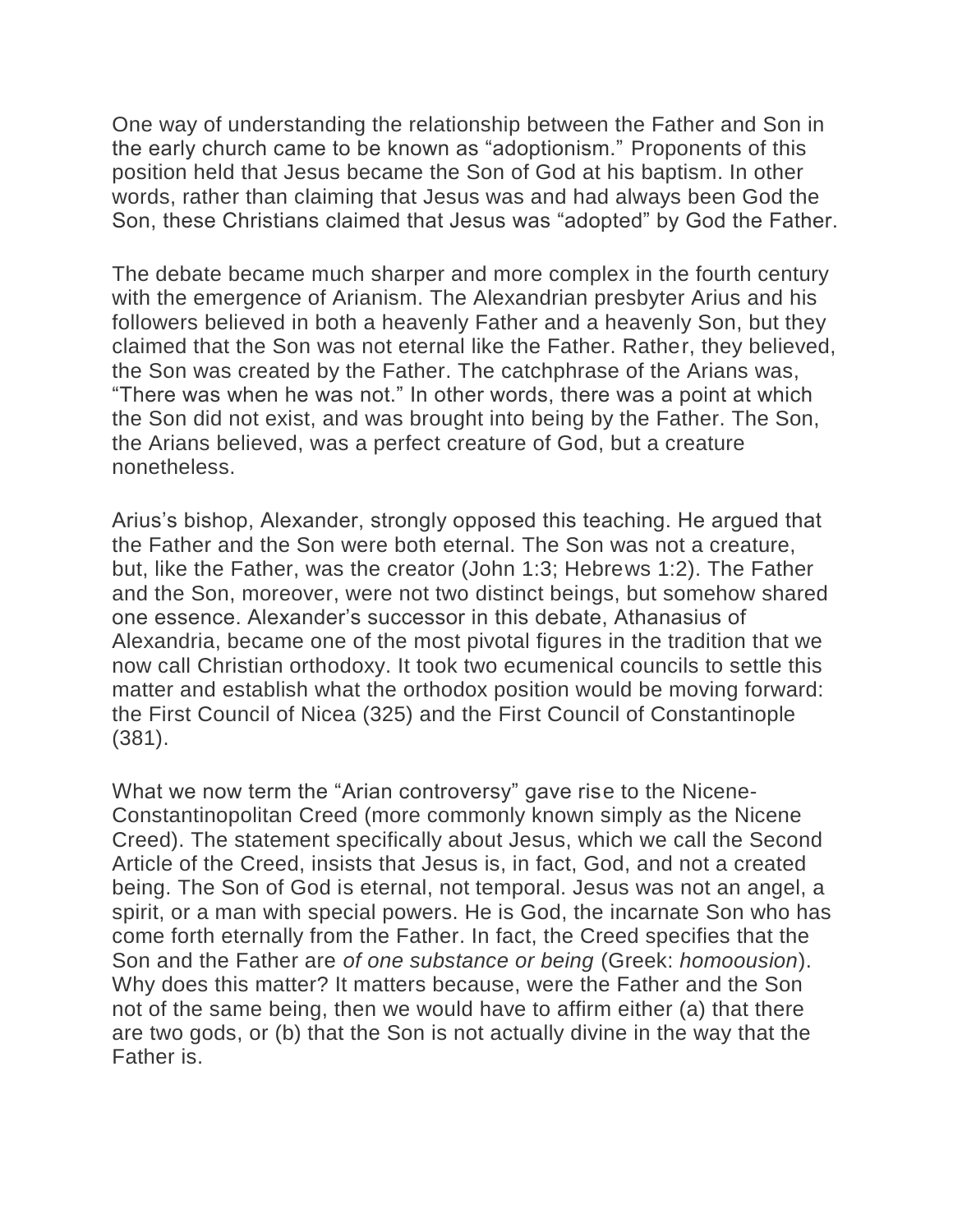"Well," one might ask, "what if the Son is not divine in the way the Father is? What if the Son is just a powerful creation of the Father? Why would that matter?" Let's think through the implications of these questions. Orthodox Christian doctrine holds that God came to us *personally*, out of love, to teach us how to live and to save us from our sins. God had sent prophets and angels before, but this time God came in person. We believe that God entered into all that it means to be human: birth, the passing of years, joy, love, friendship, betrayal, pain, and death. God knows personally what it means to be human. As we read in Hebrews 4:14, "we do not have a high priest who is unable to sympathize with our weaknesses, but we have one who in every respect has been tested as we are, yet without sin." When it came to the sacrifice necessary to atone for the sins of humankind, God did not send someone else to suffer. God came in person and suffered for us out of love. That is the character of the God we love and serve. This is a God of self-giving love, expressed most perfectly in the Incarnation of the Son in Jesus Christ.

One last point: as the great fourth-century theologian Gregory of Nazianzus put it, "What is not assumed is not redeemed." Humankind has been deeply affected by sin. It affects our thoughts, our attitudes, our words and deeds. It affects what we want and how we go about getting it. There is no part of our life that is not affected by the power of sin. But in Christ, God took on every aspect of human nature, and therefore redeemed every aspect of human nature. There is no sin that cannot be forgiven. There is no sinful desire or behavior that cannot be overcome. We are redeemed–entirely redeemed–by the atoning work of Jesus Christ, the incarnate God.

The Second Article of the Creed, then, is really about love. It is about how God has come to us in person out of love to give us new life in the present and eternal life in the age to come. Properly understood, the Nicene Creed is an expression of the Church's conviction that we serve a God of selfgiving love, a God who would take on even our flesh, and all that goes with it, for us and for our salvation.

*Dr. David Watson is Academic Dean and Vice President for Academic Affairs and Associate Professor of New Testament at United Theological Seminary in Dayton, Ohio. He is also a member of the Wesleyan Covenant Association Council.*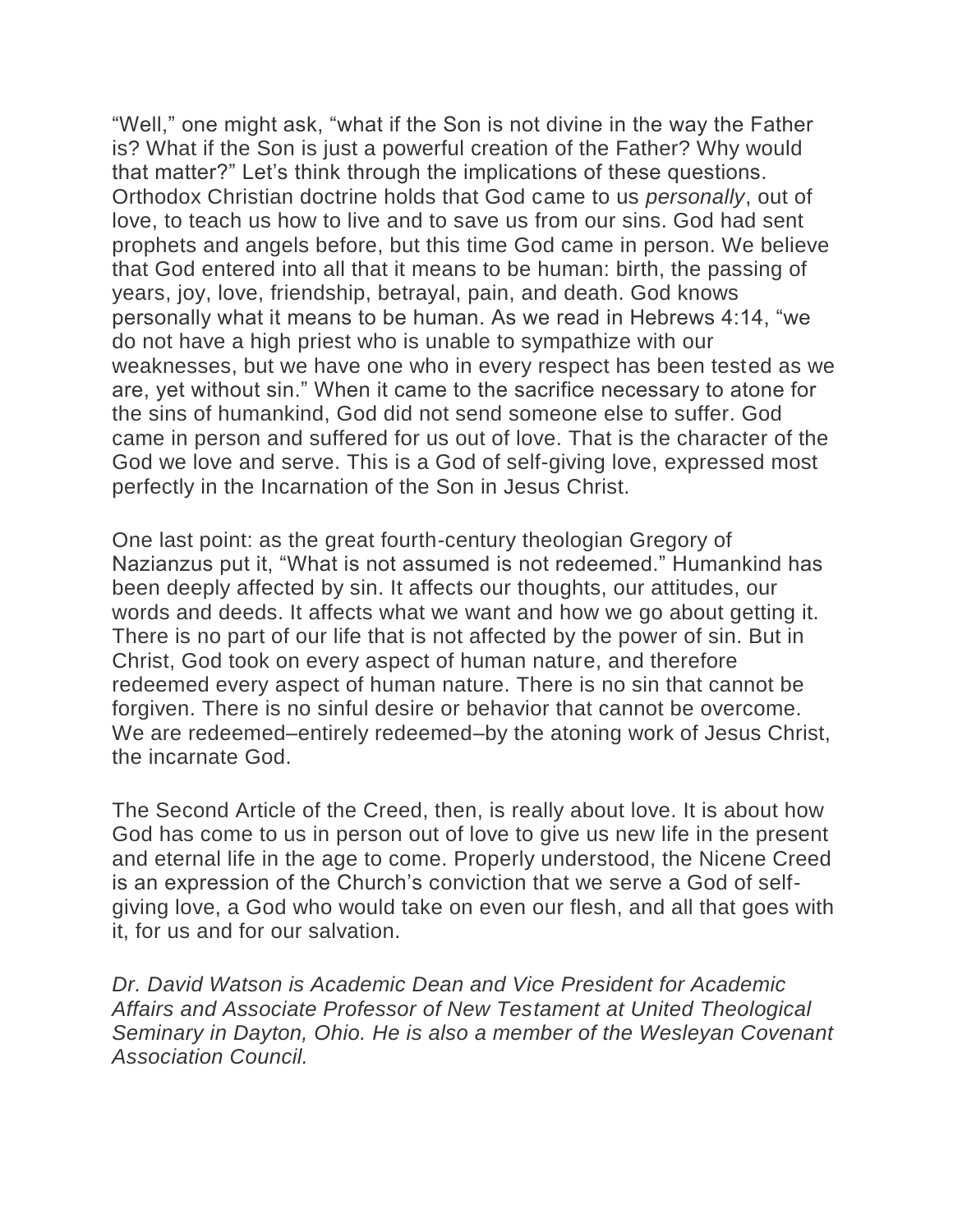# **Through [Him All Things Were Made](https://wesleyancovenant.org/2018/02/01/through-him-all-things-were-made/)**

*By Jessica LaGrone*

*This is the fourth article in our series on the Nicene Creed. You can access the rest of the series [here.](https://wesleyancovenant.org/nicene-creed-series/)*

Some time ago I was at a conference where the presenter ended a prayer by praying "In the name of the Creator, Sustainer, and Redeemer. Amen." My head popped up to see if anyone around me had noticed or reacted to the substitution used for the names of the Trinity, but the room seemed to continue with business as usual.



The use of "Creator, Sustainer, Redeemer" as a substitute for the Trinitarian formula is nothing new. Karl Barth objected to this change by insisting that "God Himself cannot be dissolved into His work and activity [for us]" (*Church Dogmatics*, I/2, pp. 878-879). God is bigger than anything He has done or will do. God is personal, not simply functional, and to reduce the ways we address God to functions denies the Personhood of God as well as His desire to know us personally, not simply functionally.

Those substituting these roles for the Trinitarian formula usually do so with an objection to the masculine language used for God. While I don't want to enter the debate about gendered language here (that would take an entirely different set of posts), the Nicene Creed gives us good reason not to engage in a flattening of the Trinity into roles.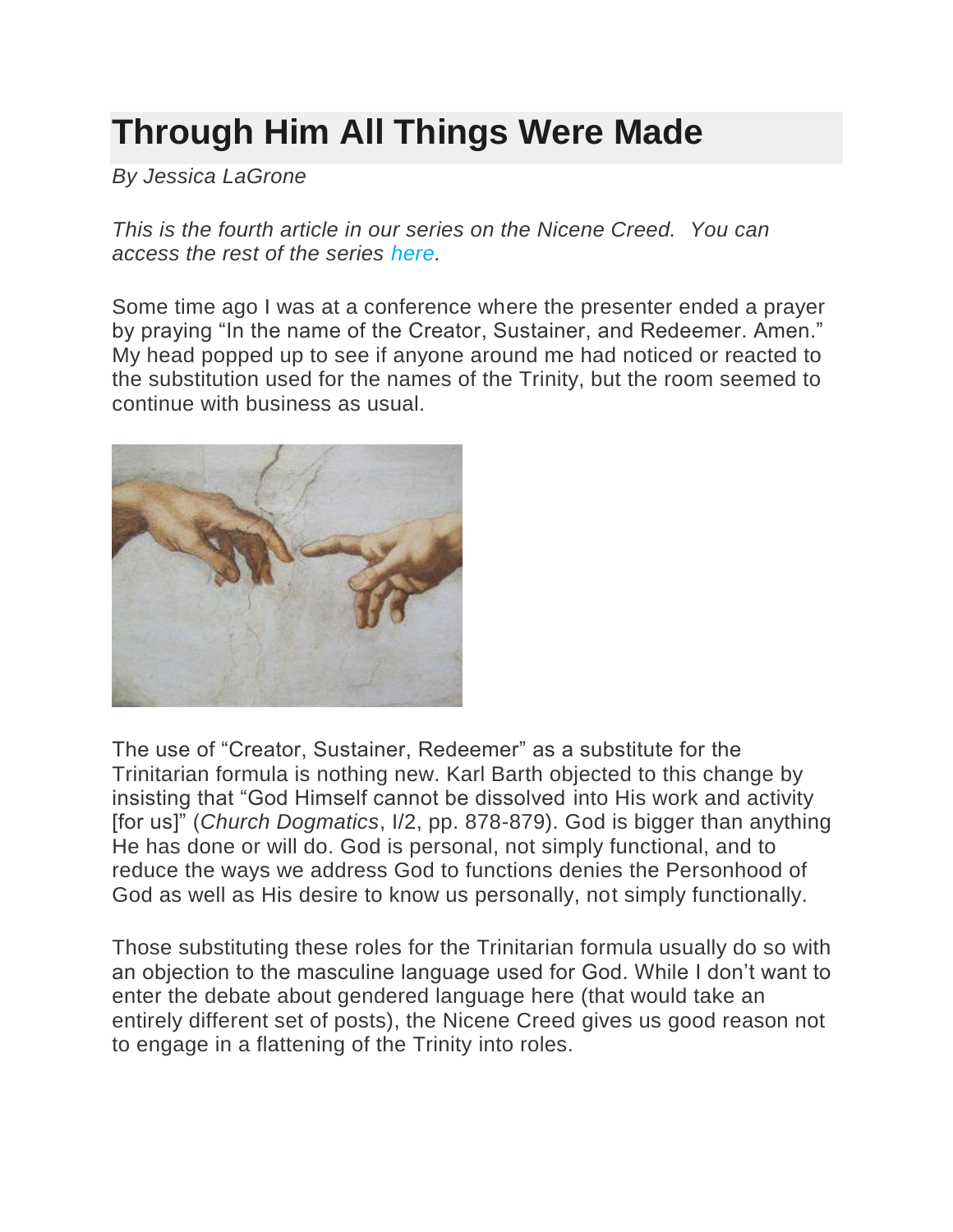The controversies of the time during which the Nicene Creed was developed centered around the identity of the Son of God and whether Jesus should be considered equal with God the Father. The question of whether the Son was co-eternal or was a created being was the tinderbox of the controversy, and the language of the Nicene Creed gave a definitive answer, declaring Jesus "begotten, not made, of one being with the Father."

As David Watson has shared beautifully **[here](https://wesleyancovenant.org/2018/01/25/the-god-of-self-giving-love/)**, the Nicene Creed clarifies the Christian belief that "Jesus is, in fact, God, and not a created being. The Son of God is eternal, not temporal. Jesus was not an angel, a spirit, or a man with special powers. He is God, the incarnate Son who has come forth eternally from the Father."

The Creed goes a step further to clarify that the Son could not have been created, because He was present already at creation, and was Himself creating, because it was "through Him all things were made."

For some of us, this idea of Christ as co-creator disrupts our childhood pictures of God creating, which may include images of a wizened old man with a long beard waving his arms about over the cosmos as they came into being. Now that I think about it, my own images there may come more from the old wizard in the animated version of The Sorcerer's Apprentice in *Fantasia* than from any truly Biblical teaching.

Assuming that God the Father creates is usually an easy truth for us to grasp, but limiting that enormously important act to one person of the Trinity isn't an adequate witness to a Biblical understanding of God. A description of God that divides up roles as if they're chores to be accomplished leads to the assumption that each person of the Trinity can only function in a certain way: The Father creates, the Son redeems, the Spirit sustains. Here is where the Nicene Creed pushes back in full force, declaring of Jesus that it is "through Him all things are made."

This language comes to us directly from John 1:3: "Through him all things were made; without him nothing was made that has been made." It's also echoed in Colossians 1:16 **"**For in him all things were created: things in heaven and on earth, visible and invisible, whether thrones or powers or rulers or authorities; all things have been created through him and for him."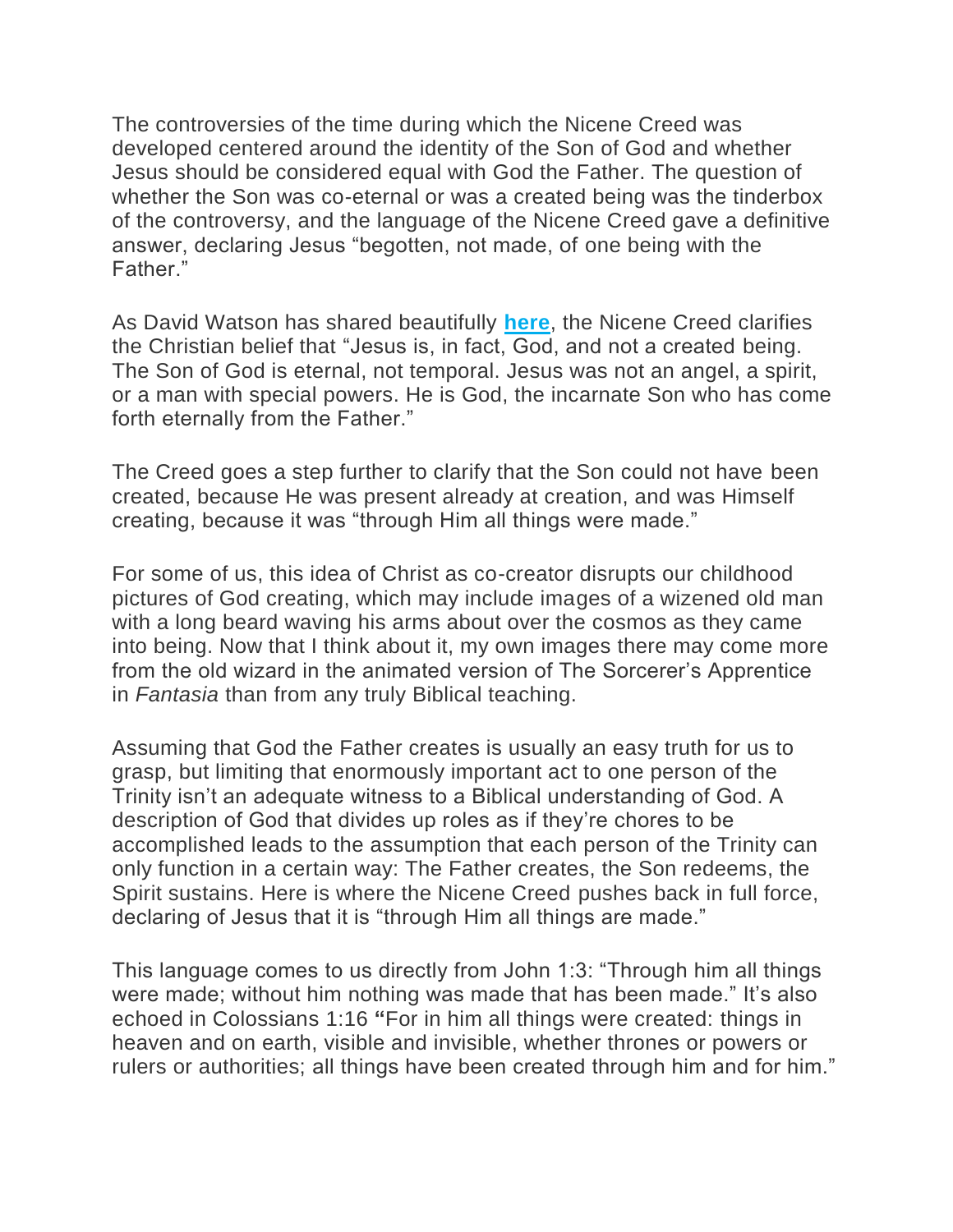These and other verses help us affirm the presence and agency of Christ in the act of creation. The Creed will go on to affirm the Holy Spirit as "The Lord and Giver of Life" – reminding us that that Spirit of God *hovered* over the waters of creation (a verb that has echoes of a bird brooding over a nest as it hatches new life). As Marilyn Micks puts it in her work on the Nicene Creed, *Loving the Questions*, "All of God does whatever God does" (p. 32).

The presence and power of the Son in creation affirms Christ's love for all of creation. It not only confirms the sovereignty of God the Son, but also the dignity of creation itself. If ALL things were made through Him, then we can look at the creation that surrounds us and declare with God that it is very good. We can believe wholeheartedly that we have never laid eyes on a person who is not God's handiwork and a recipient of the love and craftsmanship of the fullness of the Trinity. When we witness the deep dysfunction in the current state of our world, we can remember that understanding the full Trinity as Creator sets up the understanding of the fullness of God in the act of Redemption as well, since He made and loves the work of His hands.

It's no accident that God has chosen the most personal and familial of relationships to reveal Himself and help us understand how intimately He wants to relate to us. While no human word will ever completely capture the nature of God, rather than rejecting the words God uses in Scripture to reveal Himself, we should ask why they are used and what they can tell us about the God who made us and loves us.

In the name of the Father, and the Son, and the Holy Spirit. Amen.

*The Rev. Jessica LaGrone is Dean of the Chapel at Asbury Theological Seminary. She is also a member of the Wesleyan Covenant Council.*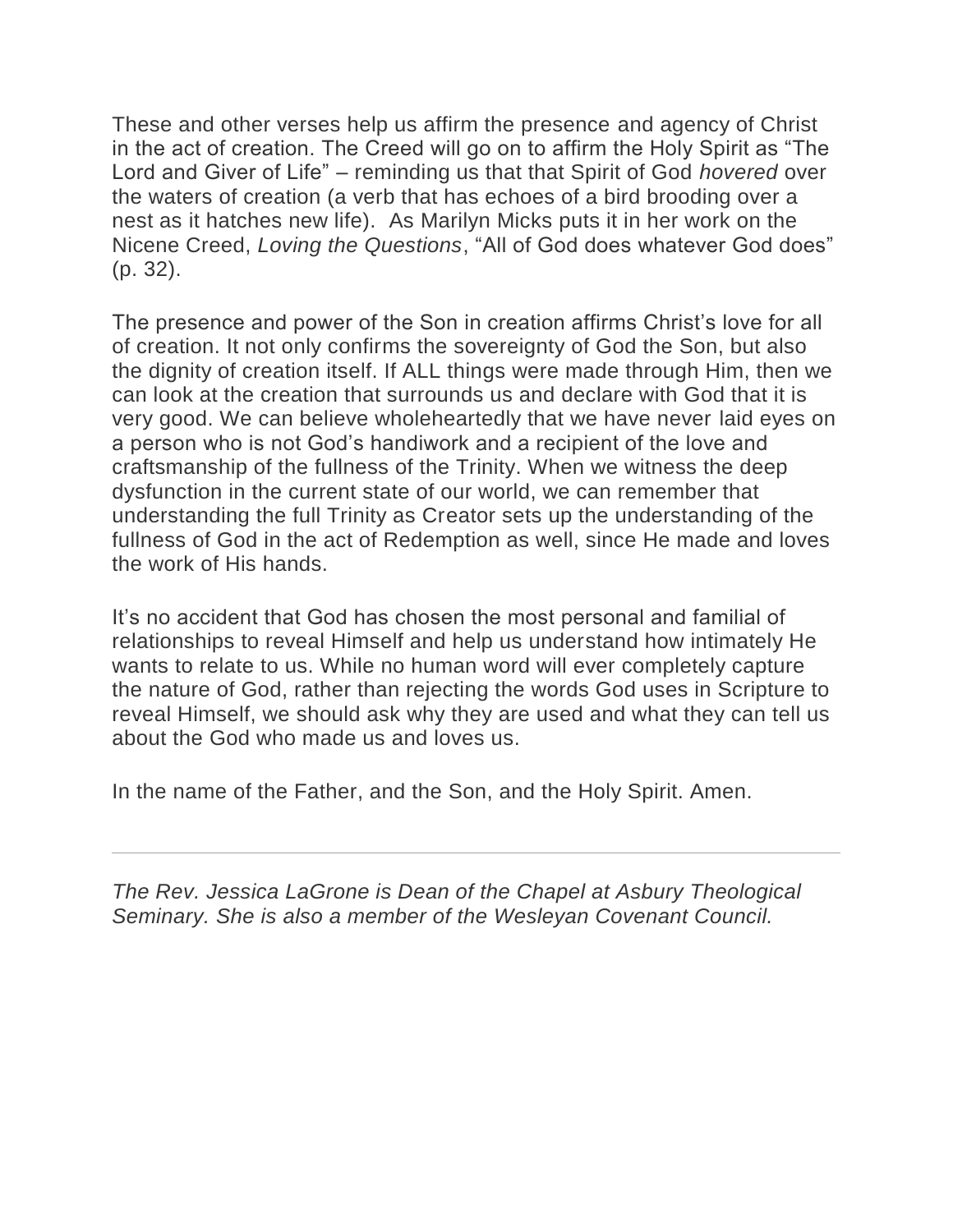#### **[The Beauty of the Incarnation](https://wesleyancovenant.org/2018/02/07/the-beauty-of-the-incarnation/)**

by Andrew C. Thompson

*"For us and for our salvation he came down from heaven: by the power of the Holy Spirit he became incarnate from the Virgin Mary, and was made man."*



How can the God who created the heavens and the earth become a part of his creation?

That question speaks directly into the heart of the Christian teaching on the Incarnation: the remarkable fact that the eternal Son of God, through whom all things were made, has taken on the flesh of man in the person of Jesus Christ. The Nicene Creed tells us very clearly why God would want to do such a thing—"for us and for our salvation." The creed's teaching on the Incarnation thus reveals to us the relentless, never-ending pursuit that God has undertaken to find his wayward children and bring them home. There is great beauty in Christian doctrine, and nowhere is doctrine more beautiful than in the doctrine of the Incarnation.

Christians through the ages have not always found it easy to believe in the Incarnation. That was particularly the case in the early church. On one end of the spectrum there were those who believed that Jesus of Nazareth was just a man (even if a specially anointed man) who was "adopted" by God to be the Messiah at the moment of his baptism. At the other end of the spectrum were those who held to a Docetist (from the Greek *dokein* "to seem like, to have the appearance of") position, contending "that Christ was totally divine, and that this humanity was merely an appearance" [1]. Adoptionism saw Jesus Christ as human but not divine, while Docetism saw him as divine but not human. The problem for the early church was that neither of these positions seemed to do justice to the biblical witness. The Gospel of John tells us both that the "Word was God" (1:1) and that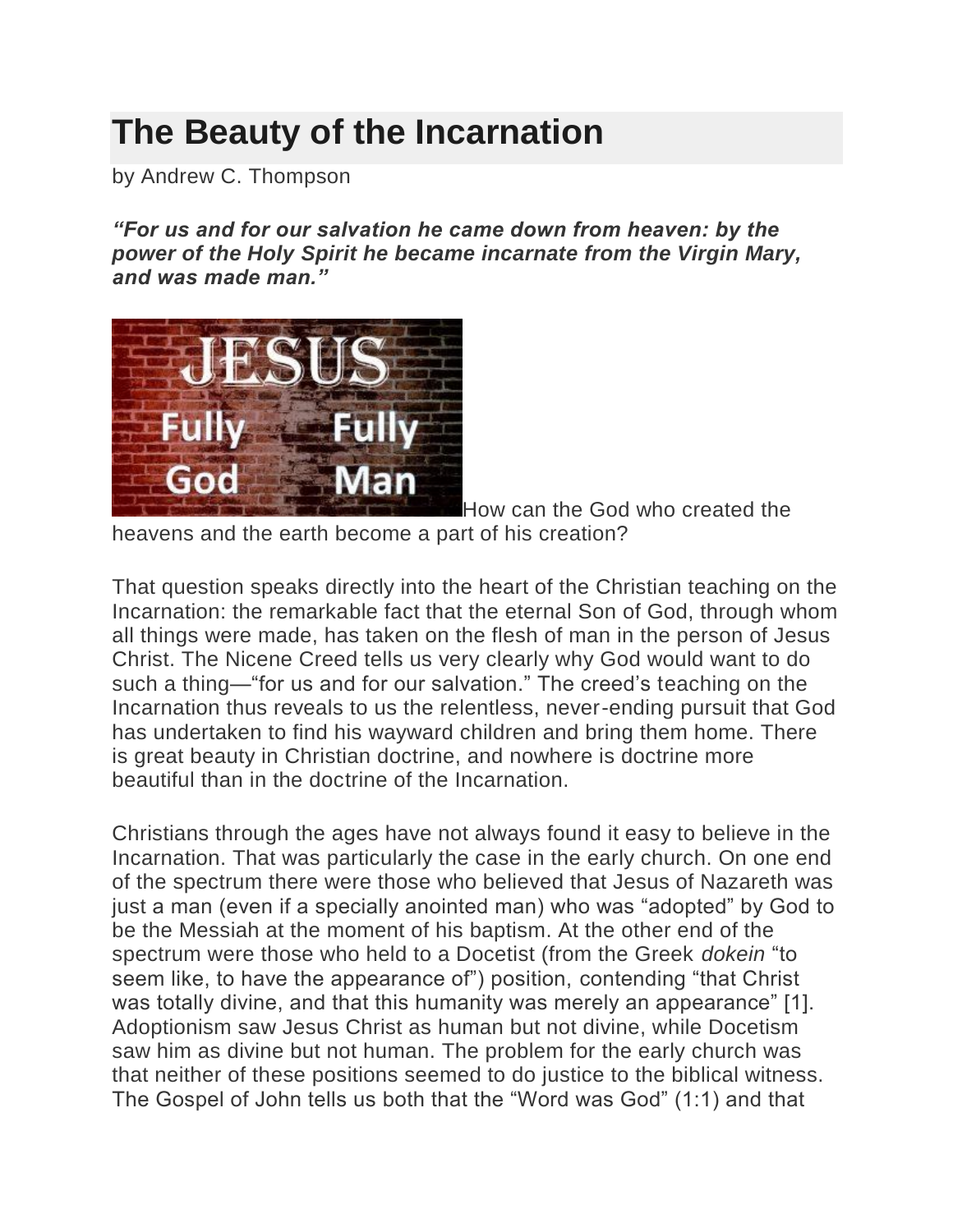the "Word became flesh and dwelt among us" (1:14). Colossians tells us that "by him all things were created, in heaven and on earth" and that "in him all the fullness of God was pleased to dwell" (1:15-19). Yet the First Letter of Peter insists that "Christ suffered in the flesh" (4:1), which is something only a man could do. So how are we to reconcile the fact that the Bible speaks of Jesus as both human and divine?

The creed took its final form in A.D. 381, and it gives us the true teaching about Jesus in summary form: that the Son of God is indeed "God from God, Light from Light, true God from true God," but that nevertheless he "came down from heaven" and "by the power of the Holy Spirit he became incarnate of the Virgin Mary, and was made man." Later, the Council of Chalcedon (A.D. 451) would further elaborate on this dual nature of Christ, teaching that Jesus Christ is "at once complete in Godhead and complete in manhood, truly God and truly man." He has "two natures, without confusion, without change, without division, without separation" which have come together "to form one person and subsistence [or *hypostasis*], not as parted or separated into two persons, but one and the same Son and Onlybegotten God the Word, Lord Jesus Christ" [2]. He is the God-man, and his two natures are perfectly united so that he is both fully human and fully divine.

The doctrine of the Incarnation is beautiful in itself, but its beauty is not limited to itself. That is because the Incarnation was undertaken by God for the purpose of salvation—this is what the creed affirms, and there is a logic to why God had to take on flesh in order to redeem all flesh. The Letter to the Romans tells us that "none is righteous, no not one," for "all have sinned and fall short of the glory of God" (3:10,23). And the cry of the psalmist is rightly applied to us all: "Behold, I was brought forth in iniquity, and in sin did my mother conceive me" (Psalm 51:5). Since the Fall, the whole creation has been subject to death because of sin, and the effects of sin upon the human race are such that our corruption is total. We are so weighed down by the guilt and power of sin that we have lost our ability to know God and the things of God. The coming of Jesus Christ into the world therefore is God's design to cancel sin's guilt and break sin's power. In his great work *On the Incarnation*, the fourth century church father St. Athanasius shows us how the saving work of the Incarnation begins to bring healing to us:

For seeing that men, having rejected the contemplation of God, and with their eyes downward, as though sunk in the deep, were seeking about for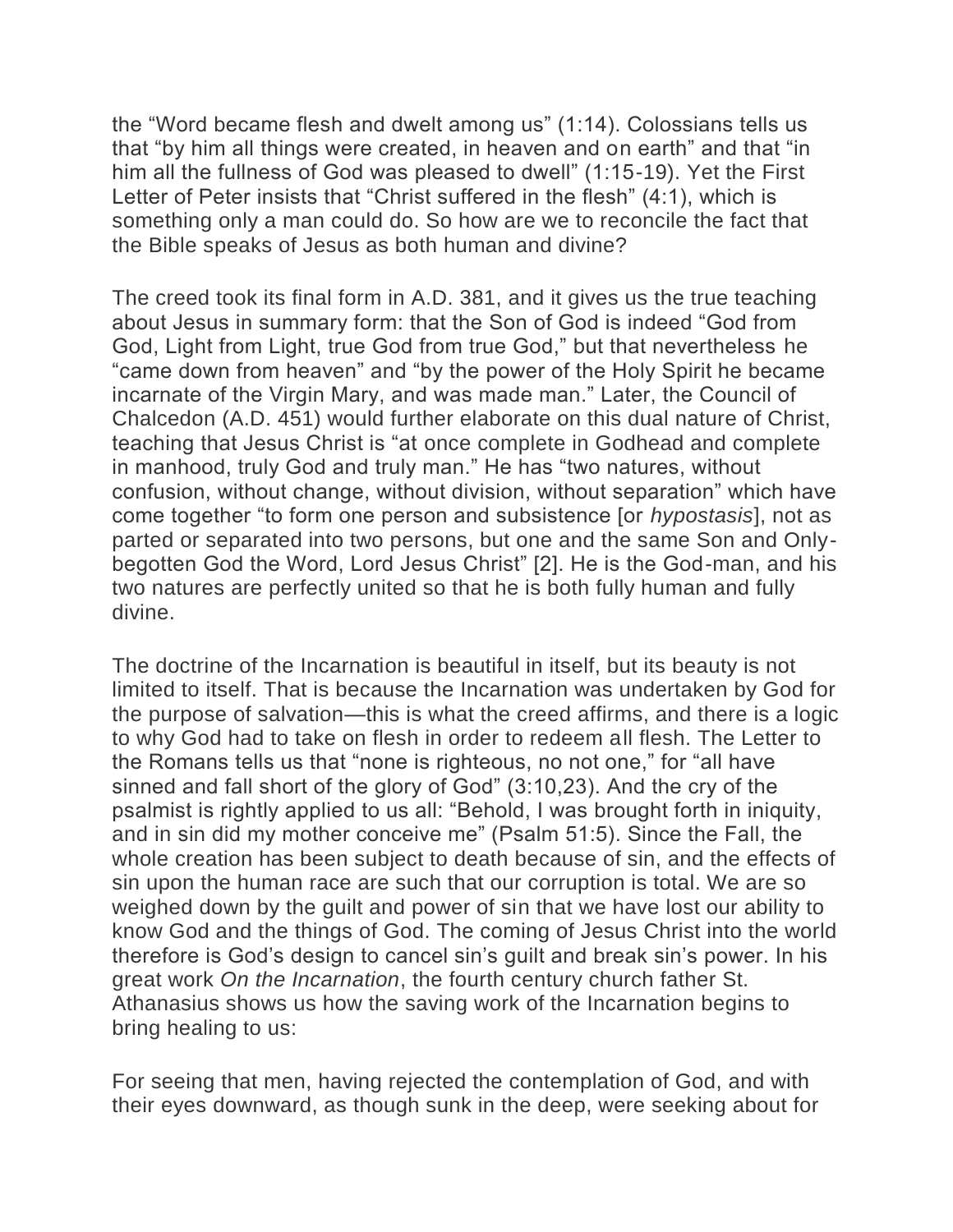God in nature and in the world of sense, feigning gods for themselves of mortal men and demons; to this end the loving and general Saviour of all, the Word of God, takes to himself a body, and as man walks among men and meets the senses of all men halfway, to the end, I say, that they who think that God is corporeal may from what the Lord effects by his body perceive the truth, and through him recognize the Father [3].

We needed the Son to take on the material form of a human being because our sin-damaged souls were no longer capable of perceiving true divinity. Indeed, the assumption of the flesh by the Son of God was fully necessary. All of creation came under the dominion of sin after the Fall, and so there was nothing within the created order untouched by sin's disease. Only the Creator of all could act as the Great Physician to bring redemption and healing from sin. The eternal Son of God therefore assumes the fullness of humanity so that by his divinity he can fully heal that which has been fully corrupted. "For that which he has not assumed he has not healed," St. Gregory of Nazianzus says in his *First Letter to Cledonius*, "but that which is united with his Godhead is also being saved" [4]. Or as St. Athanasius puts it in a phrase that sums up the power of the Incarnation for our salvation: "He was made man that we might be made divine" [5].

The creed's teaching shows us the beauty of the Incarnation—both in itself and in the saving work it inaugurates. When St. Augustine reflected on that beauty, he was moved to confess, "He who for us is life itself descended here and endured our death and slew it by the abundance of his life." He then went on: "First he came into the Virgin's womb where the human creation was married to him, so that mortal flesh should not be for ever mortal." The Incarnate Lord Jesus Christ was born, died, and rose again; and he has ascended into heaven. Yet he has not left us. "He went away and behold, here he is," St. Augustine says. "He has gone to that place which he never left, for the world was made by him; and he was in this world, and came into this world to save sinners" [6]. This is why we confess the creed: because it teaches us who God is, and who God is for us. He is our Savior and Lord.

[1] Alister E. McGrath, *Historical Theology: An Introduction to the History of Christian Thought* (Oxford: Blackwell, 1998), 46.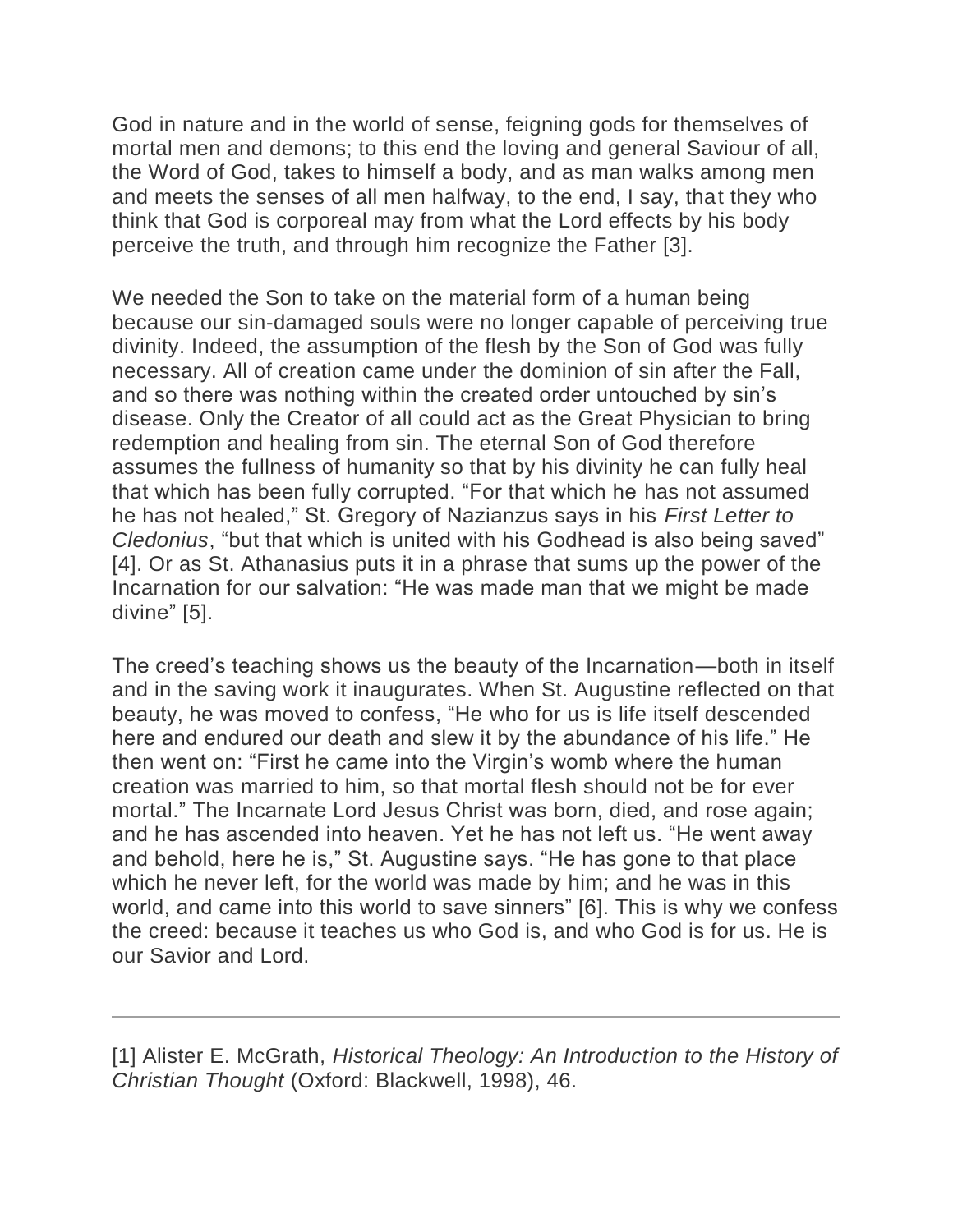[2] Henry Bettenson & Chris Maunder, eds., *Documents of the Christian Church*, new edition (Oxford: Oxford University Press, 1999), 56.

[3] Athanasius of Alexandria, *On the Incarnation*, ¶15, in *Christology of the Later Fathers*, ed. Edward R. Hardy (Louisville: Westminster John Knox Press, 1954), 69.

[4] Gregory of Nazianzus, *Letter to Cledonius the Priest Against Apollinarius*, in *Letters on the Apollinarian Controversy* in the New Advent Fathers of the Church website. Online at: http://www.newadvent.org/fathers/3103a.htm (accessed February 6, 2018).

[5] Athanasius, *On the Incarnation*, ¶54, in Hardy, ed., *Christology of the Later Fathers*, 107. I am using here the translator's alternate "…be made divine" rather than "…be made God," in Athanasius' phrase to avoid confusion as to his meaning. See n.79 in the original text.

[6] Augustine of Hippo, *Confessions*, ¶IV.19 (Oxford: Oxford University Press, 2008), 64.

*Dr. Andrew C. Thompson is the senior pastor of First United Methodist Church in Springdale, Arkansas. He previously served as Associate Professor of Historical Theology and Wesleyan Studies on the faculty of Memphis Theological Seminary.*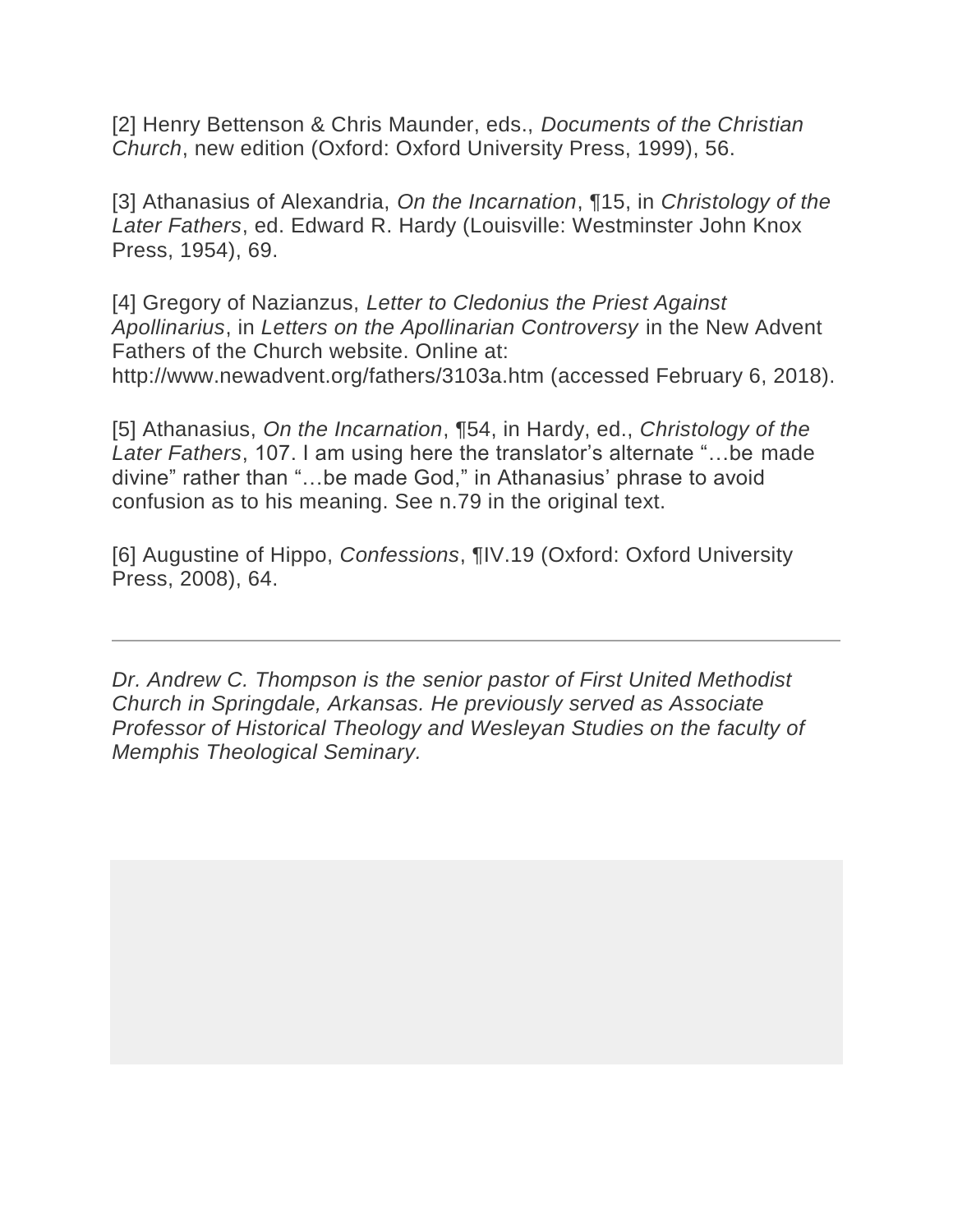# **[Crucified, Suffered, and Buried](https://wesleyancovenant.org/2018/02/16/crucified-suffered-and-buried/)**

*By Walter Fenton*

**For our sake he was crucified under Pontius Pilate; he suffered death and was buried.**



When you read the Nicene Creed

slowly, almost devotionally, it can be jarring to move from those soaring lines about Jesus as Lord, eternally begotten, light from light, one Being with the Father, creator, and incarnate by the power of Holy Spirit to… *crucified, suffered, and buried*. In almost the blink of an eye we move from one who is transcendent and very worthy of our worship to the tragedy and mystery of suffering and death in this life and in this body.

It is not hard for us to understand why the creed included this sentence about Jesus' crucifixion, passion, death and burial. These events are at the very heart of the Gospels. All the Gospel narratives slow considerably as they linger over the details of the mockery, suffering, and cruelty Jesus endured. And there was always considerable agreement as to the when, where, who, and how of Jesus' death. By the fourth century, Christians knew the story so well and had known it for so long that it was possible to poignantly summarize it in just once sentence with those piercing verbs: crucified, suffered, and buried.

But why the suffering of the only Son of God, the eternally begotten? In the creed that crucial question and its awful, powerful, joyful, and mysterious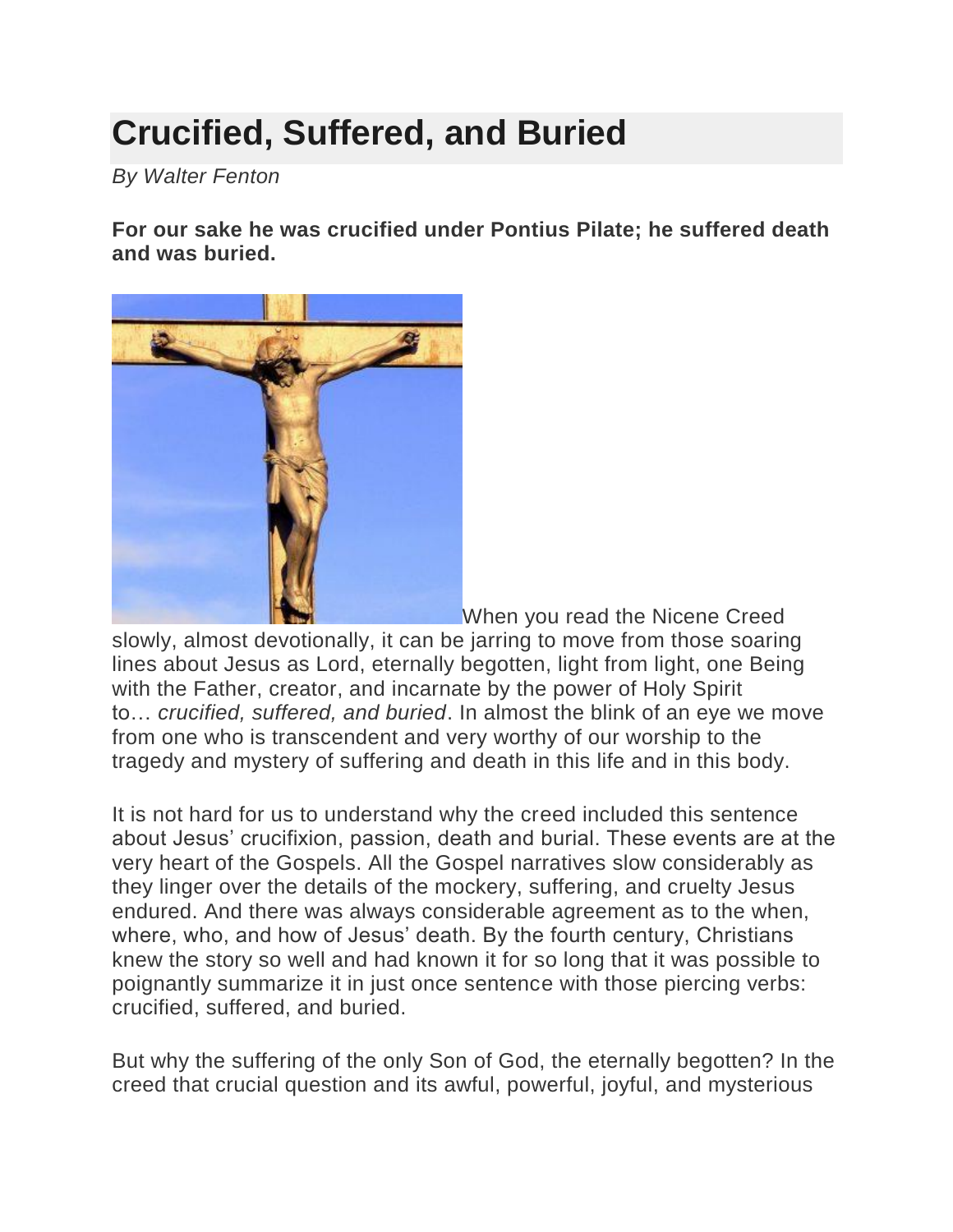answer is summed up in the sentence's first three words: "For our sake." And again, these three terse words are as rooted in Scripture as the other three.

Clearly, the letters of the Apostle Paul had so deeply burrowed into the hearts and minds of Christians that they knew those three words captured the why of Jesus' death. He teaches us many things about our Lord and Savior, but he often appears consumed with telling us about Jesus' death for us. He declared to the Galatians, "May I never boast of anything except the cross of our Lord Jesus Christ." He reminded the Corinthians that he "decided to know nothing among [them] except Jesus Christ, and him crucified." And he perhaps sang to the Philippians that "though [our Lord] was in the form of God, [he] did not regard equality with God as something to be exploited, but emptied himself… humbled himself and became obedient to the point of death—even death on a cross."

Paul is so anxious to tell us about Jesus' death so that we might know life, and know it abundantly and eternally. As he writes to the Romans, "Do you not know that all of us who have been baptized into Christ Jesus were baptized into his death? Therefore we have been buried with him by baptism into death, so that, just as Christ was raised from the dead by the glory of the Father, so we too might walk in newness of life. For if we have been united with him in a death like his, we will certainly be united with him in a resurrection like his."

But of course , Paul was not alone in proclaiming Christ crucified. As he explains to the Corinthians: "For I handed on to you as of first importance what *I in turn had received*: that Christ died for our sins in accordance with the scriptures, and that he was buried…."

He surely heard the story of Christ's suffering, death, and burial from eyewitnesses, and with them, he came to confess that Christ did indeed "die for our sins in accordance with the scriptures" and "for our sake." This confession goes to the very heart of our faith, and it has the power, as our liturgy of Holy Communion puts it, "to liberate us from our slavery to sin and our fear of death."

It's an old quip, but it's still a salient one: "The only doctrine of the church with firm factual evidence is the one having to do with humankind's sinful nature." We're all too familiar with it. It so eats at us that we will do almost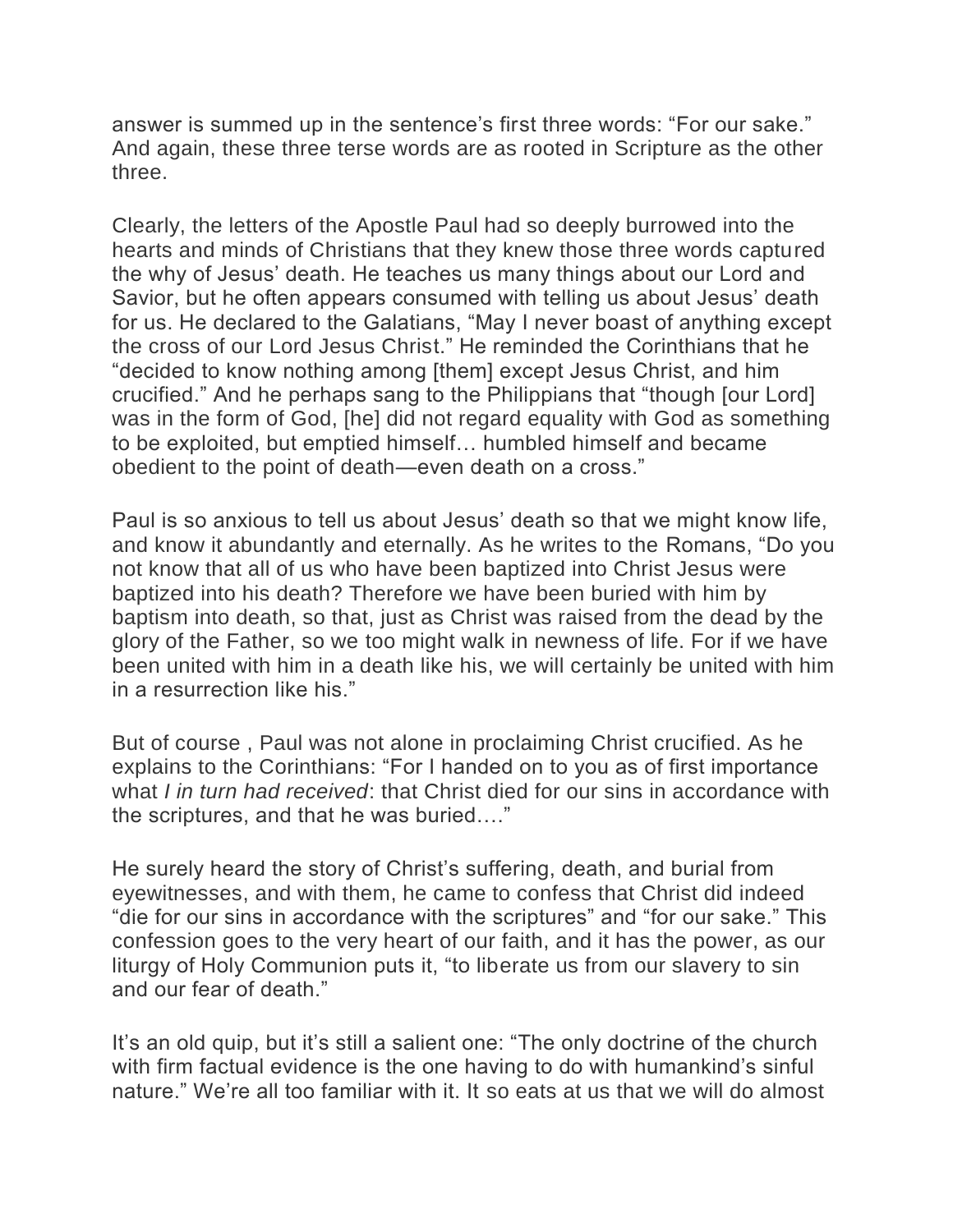anything to deny it, to excuse it, or explain it away. We wince at the small, and yet still poisonous words we speak out of spite. And we are utterly dismayed by the truly cruel, horrific and systemic sins we commit when we find ourselves driven singularly or corporately by envy, hatred, and revenge. It is no wonder people suffer from a sense of alienation that is manifested in bursts of anger, waves of despair, and the numbness of banality.

Who can liberate us from our slavery to sin and our fear death? The creed proclaims, and the church's people testify in word and deed, that in Christ's death we are delivered from sin, transformed, and reconciled to a just and righteous God.

But our liberation is not accomplished by some act of divine magic. No, as the creed makes plain, it is through the flesh and blood of a man named Jesus, who truly suffered in a particular time and place, and who even now, in his Resurrection body, still bears the scars that won our deliverance.

Our hope and confidence for the future are rooted in Scripture and the great confessions of the church.

*Walter Fenton serves on the staff of the Wesleyan Covenant Association. He is an elder in the Greater New Jersey Annual Conference.*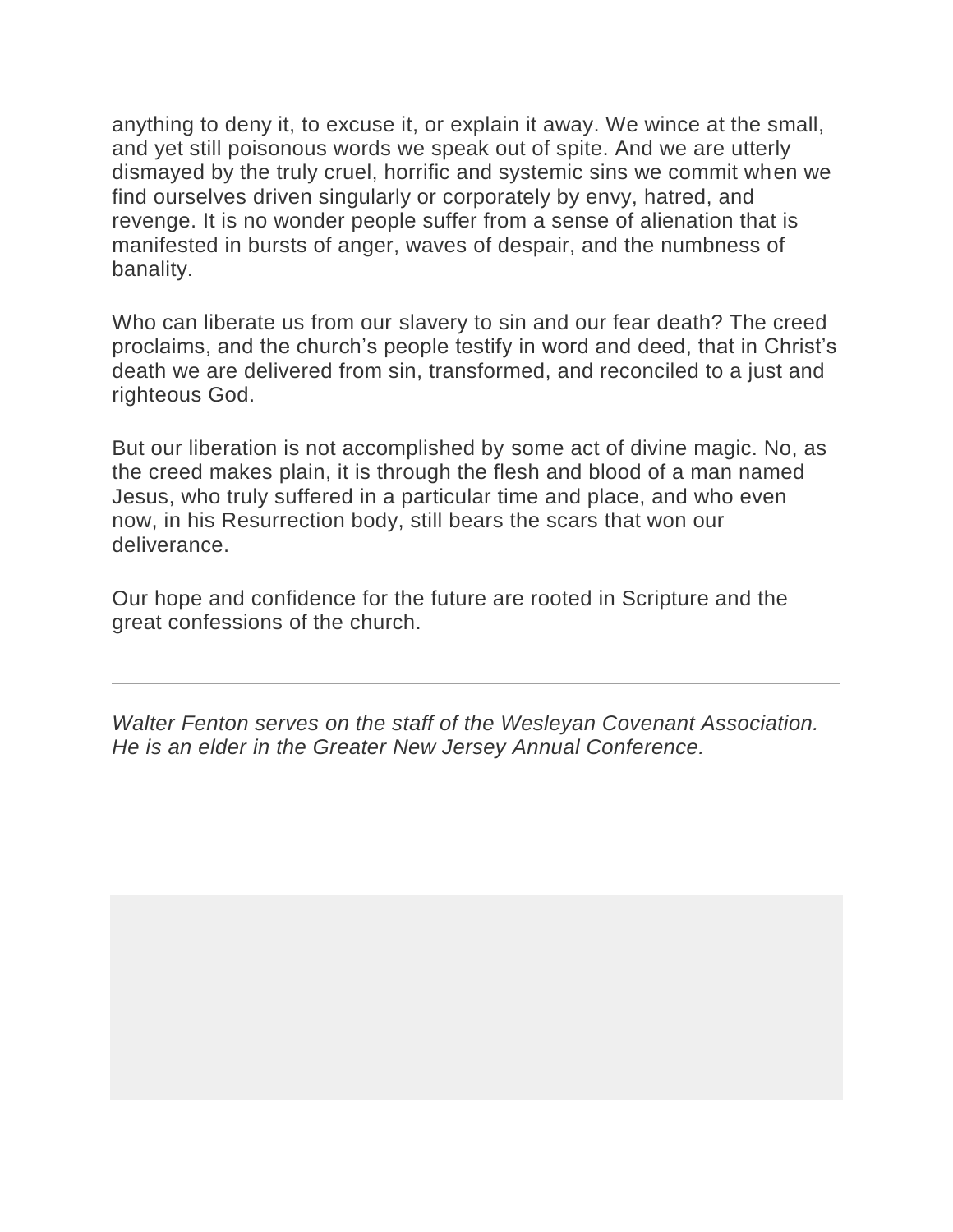### **[He Rose Again](https://wesleyancovenant.org/2018/02/22/he-rose-again/)**

*By Jennifer Cowart*



Years ago my husband was leading a Sunday School class when one of the regular attenders spoke up and said, "I believe all the stuff in the Bible except that one thing about the Resurrection. A guy coming back to life after three days is just too much for me." My mouth literally fell open; I wanted to say, "What? Are you kidding me? Without the cross and resurrection none of the rest matters. It's all about the cross and the Resurrection!"

Fortunately, I was not leading the class that day. My husband listened patiently to her apprehensions and then shared with her some of the proofs of the Resurrection from a historical perspective. He pointed her to scriptures of prophecy and promises that we too will be resurrected in Christ. It was a good learning experiencing for me that day to be patient with people in their journey. But, if I'm honest, when I hear someone doubt the resurrection even to this day I still want to yell, "What? The Resurrection underlines the goodness of our bodily creation and is our sure hope for eternal life!"

It is not too much of an exaggeration to say we exist as the Christian Church because of the Resurrection. We serve a risen Lord!

In the first three centuries, the church was oppressed and often forced into secrecy and seclusion. And yet it was also working to clarify, for an evergrowing audience, its foundational confessions of faith, especially concerning the divinity of Jesus Christ.

In 312 AD, Constantine ruled the Roman Empire. He elevated Christianity to favored status. In an attempt to reach some consensus regarding its confessions of faith and to bring unity to the church, Constantine convened a council of bishops in the year 325. They met in Nicaea, an important city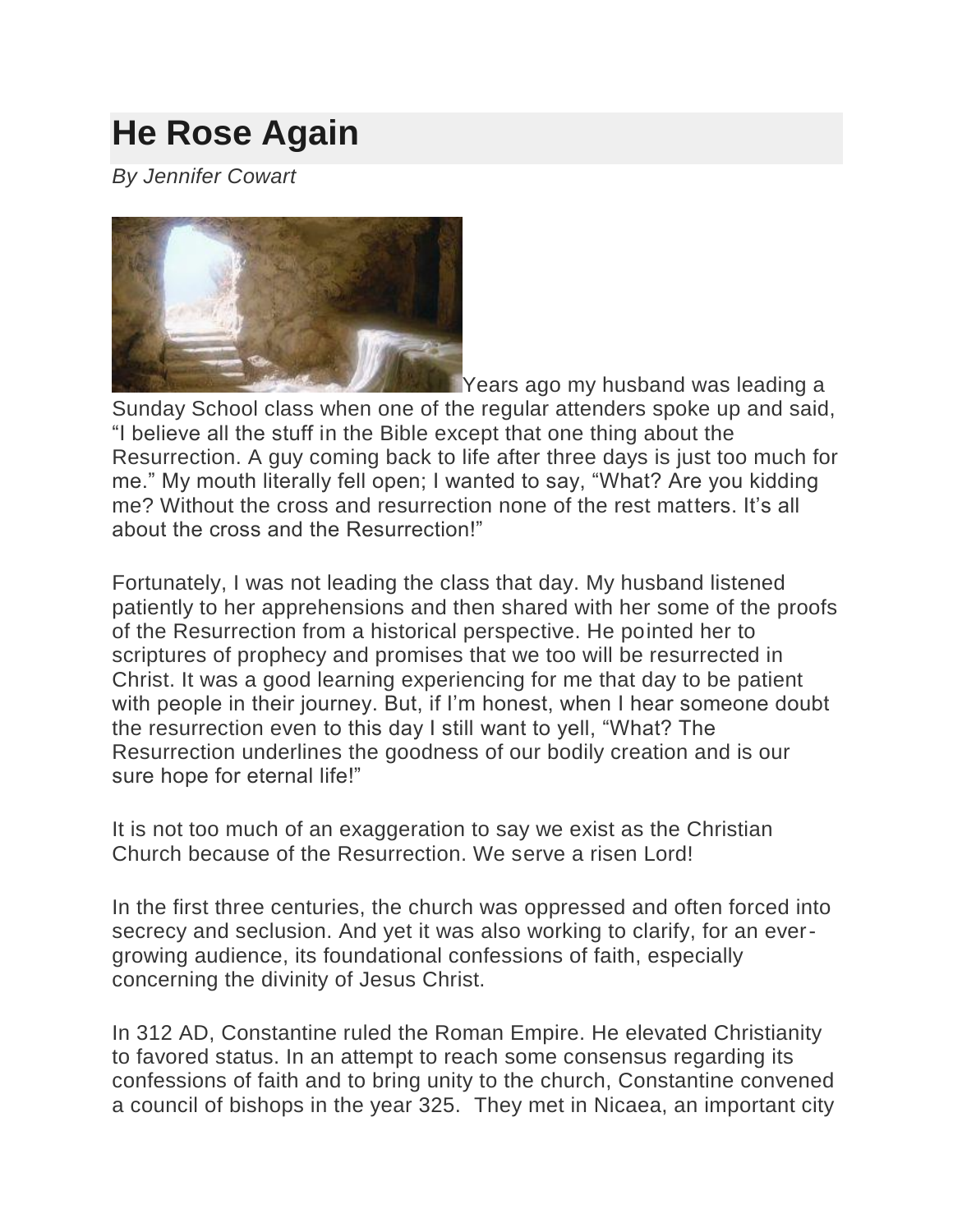now part of the modern nation of Turkey. Out of that meeting, of course, came the Nicene Creed, a stalwart guide for the church then and now. In short, it is a summary statement of what is most important. The foundational truths of God from which the church must not deviate.

It's important to quickly review what it says about Christ up to this point:

We believe in one Lord, Jesus Christ,

the only Son of God,

eternally begotten of the Father,

God from God, Light from Light,

true God from true God,

begotten, not made,

of one Being with the Father;

through him all things were made.

For us and for our salvation

he came down from heaven,

was incarnate of the Holy Spirit and the Virgin Mary

and became truly human.

For our sake he was crucified under Pontius Pilate;

he suffered death and was buried.

Now consider for a moment, what if the Creed ended here: "He suffered death and was buried."

Wouldn't that be tragic?

A remarkable story of creation and sacrifice, but that's it. If Jesus had just suffered, and was just buried, there would be no hope. But the story does not end there, and neither does the creed.

*On the third day he rose again in accordance with the Scriptures;*

*he ascended into heaven*

*and is seated at the right hand of the Father.*

Read that again – He rose again – He ascended to heaven – and today, right now as you read this – Jesus is sitting at the right hand of the Father. That, my friends, is everything!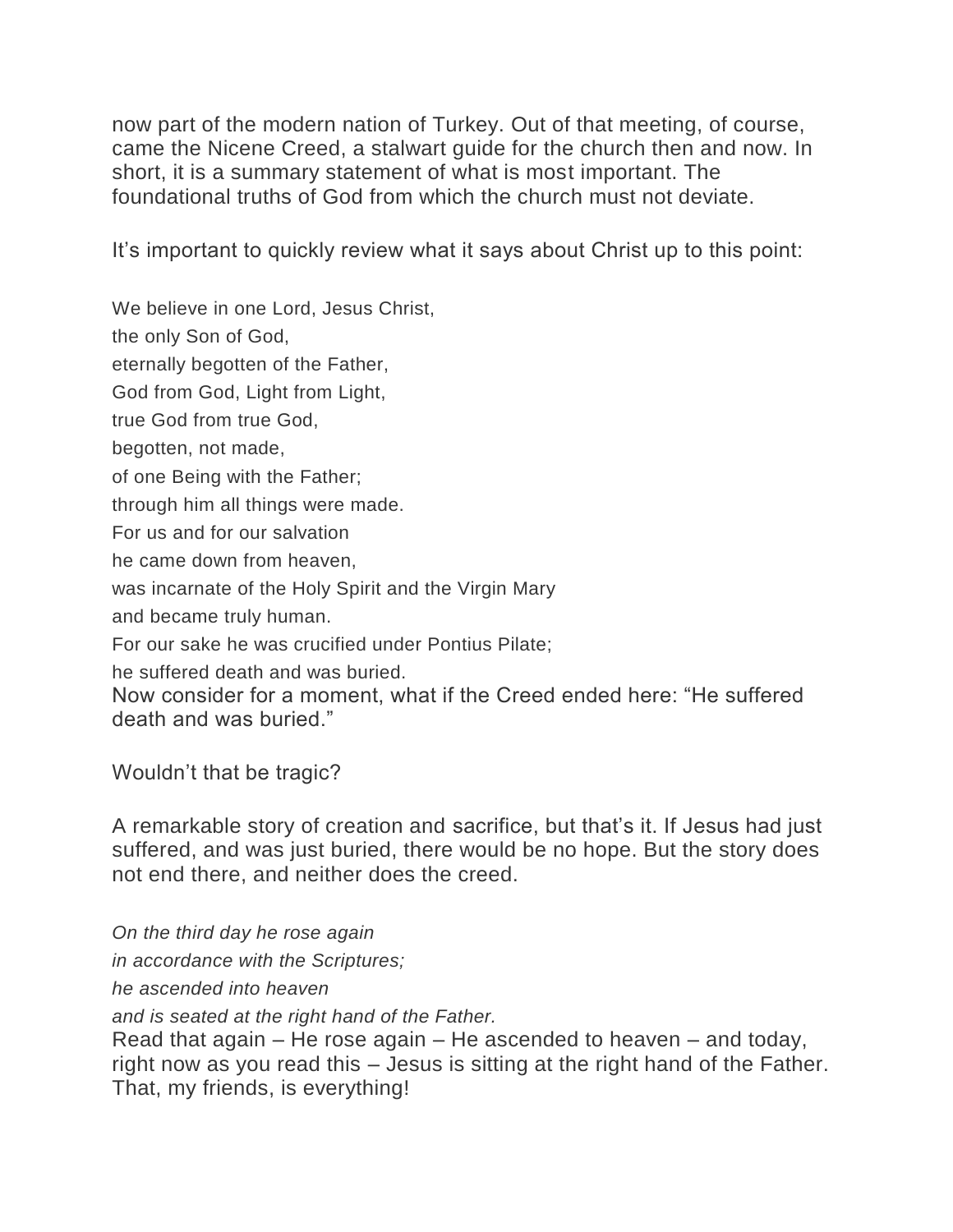Jesus was a good teacher. He healed the sick, restored sight to the blind, and turned H2O into Merlot. He was the Creator's only child. He died, and was buried. And, that is all awesome! But what happened next is the climax of the story… so far. Jesus got up from being dead. And He has promised us that, through life in Him, we can do the same. This is the main thing!

In the early church, teachings had become skewed. Understanding and embracing the essential message of Christ needed a course correction. This has remained true throughout the centuries. We all need a compass to direct us toward true North. Without accurate tools we are at risk of a false trajectory that, even when we are well intentioned, will lead us into dangerous territory. With the Bible, the great creeds (both the Nicene and Apostles' Creed) are our faithful guides. Sticking close to them is how we maintain our true course. They are the lights to illumine our path in dark times when we personally and corporately become lost or disoriented ("*Thy word is a lamp unto my feet, and a light unto my path.*" Psalm 119.105).

My friend in the Sunday School class was a good woman. She was a regular church attender, she served in a ministry, but she was missing an absolutely critical confession of our faith. Jesus took our sin and chose to die in our places, but then He rose again. That is the promise of eternal life!

The Resurrection of Jesus is one of the cornerstones of our faith. It is not a metaphor or sermon illustration. It is the essence of what we believe. As the Apostle Paul wrote to the Corinthians: " *And if Christ has not been raised, our preaching is useless and so is your faith* (1 Corinthians 15:14). Jesus died a sacrificial death and three days later rose again. He is Risen! He is Risen indeed!

\_\_\_\_\_\_\_\_\_\_\_\_\_\_\_\_\_\_\_\_\_\_\_\_\_\_\_\_\_\_\_\_\_\_\_\_\_\_\_\_\_\_\_\_\_\_\_\_\_\_\_\_\_\_\_\_\_\_\_\_

\_\_\_\_\_\_\_\_\_\_\_\_\_\_\_\_\_

*Jennifer Cowart is the Executive Pastor at Harvest Church, a United Methodist Congregation in Warner Robbins, Georgia; she also a member of the Wesleyan Covenant Association Council*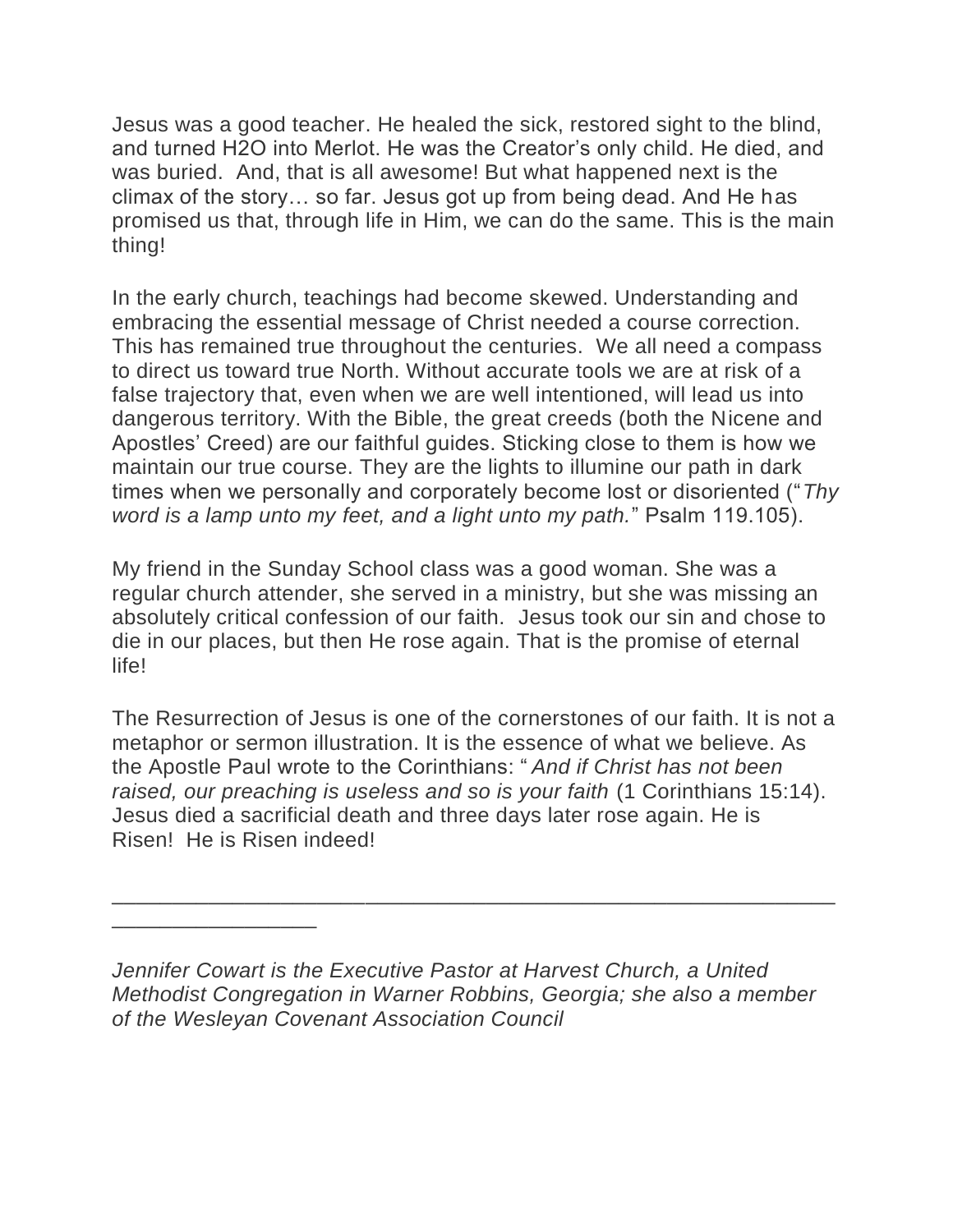# **[Our Judge and His Kingdom](https://wesleyancovenant.org/2018/03/01/the-judge-and-his-kingdom/)**

*By Dr. Jeff Greenway*



I went to college at two United Methodist institutions. As a Christ-follower, I attended the weekly Sunday morning worship service in the chapel and was involved in various on-campus ministries. I was also exposed to the religious studies faculty and pre-ministry students as I took my liberal arts requirements. During those four years, I was exposed to various streams of theological thought. As the child of an orthodox United Methodist clergyperson, I had been taught the historic doctrines of our faith and held a high view of Scripture. However, I soon learned that what was being taught by each school's religion department and embraced by many of my fellow students did not appear to be the same faith I had been raised to believe and profess.

One of my classmates was especially antagonistic when attacking my "less-evolved" faith. After graduation, we went to different seminaries, but several years later found ourselves in the same Annual Conference. To my surprise, my former classmate and now clergy colleague had experienced a personal and theological conversion. He now embraced a thoroughly orthodox Wesleyan expression of faith in Jesus. When I asked him what led to his transformation, he said that his experience in seminary had brought him to a place of spiritual and theological crisis. He found the "faith" he had previously embraced was hollow and lifeless. He was dying spiritually and needed more. He came to the conclusion that either Jesus is who he said he is, and did everything he said he would do, or we have nothing to believe in that changes one's life or our world. When I pressed him, he said it was his study of the Nicene Creed and its declarative statements about Jesus that brought him to a place of crisis and belief.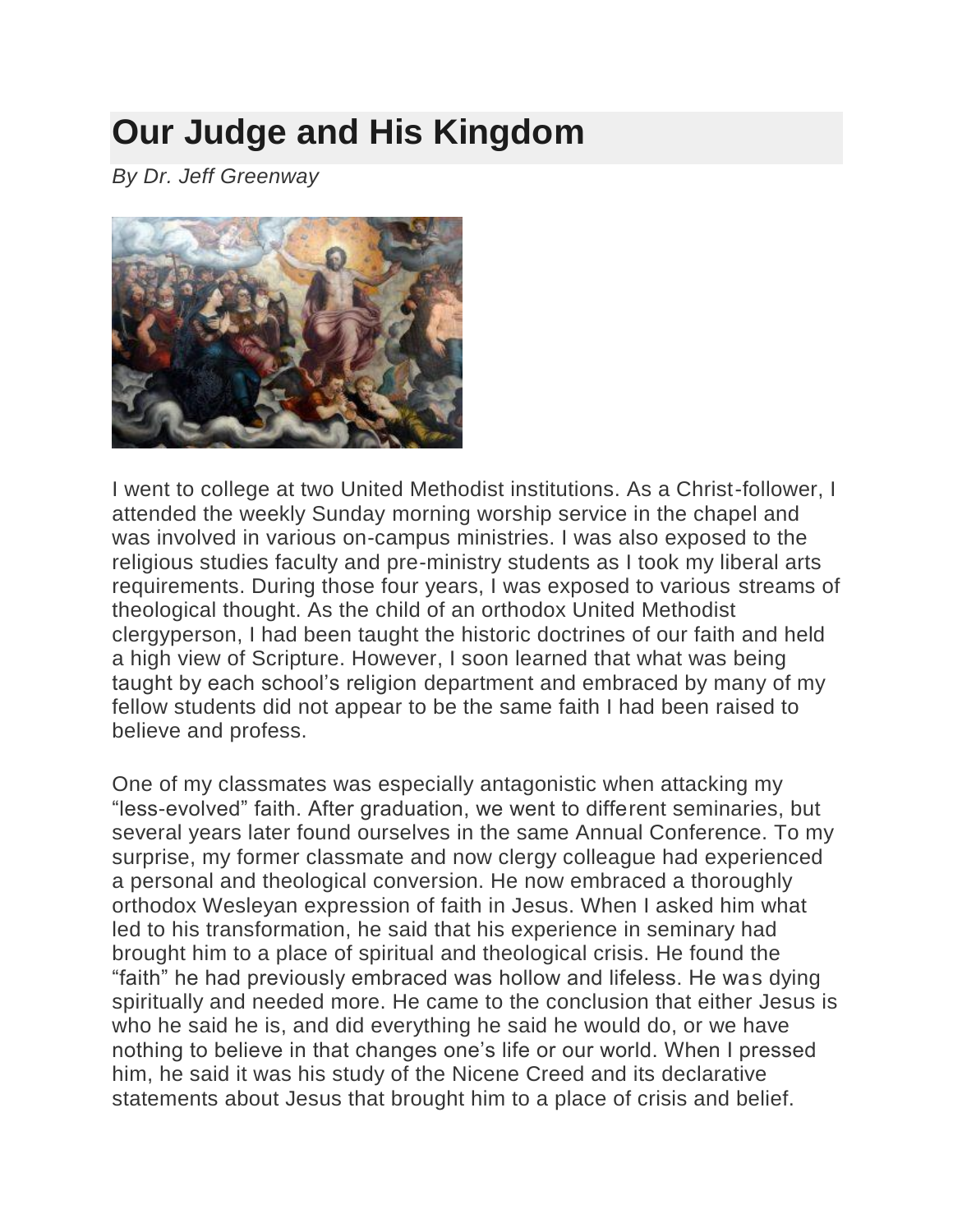What we believe matters. The Nicene Creed captures the foundational beliefs we hold as followers of Jesus. It is not Scripture, but at the time of its writing, the Nicene Creed brought great clarity to the core of Christian doctrine in the face of heresies that were confronting the Church – like Arianism and Docetism – especially around the nature and divinity of Jesus. It has been embraced by Jesus followers and provided a source of unity that has transcended time, nationalities, languages and denominations for 1,700 years. It reminds us we are a part of something older than our cell phones, and it has stood the test of time and scrutiny. We would be well served to re-examine and reclaim these foundational beliefs in our time.

This series on the creed is being written because many of us believe the United Methodist Church is at a crisis of belief, and is precipitously close to forsaking the faith stewarded from generation to generation for the last 2,000 years.

I write to give focus to one phrase in the Nicene Creed:*"He will come again in glory to judge the living and the dead, and his kingdom will have no end."*

These twenty words end the section of the creed that gives definition to who Jesus is, what he has done, and what he will do in the redemption of the world. This simple statement makes three declarations:

*"He will come again…"* reminds to us that this world is not all there is. Jesus came to establish the Kingdom of God on earth as it is in heaven, but the present age will come to a definitive end. We live in a fallen creation, and believe Jesus will come again to redeem all of creation into a new heaven and a new earth. He will make all things new.

*"He will… judge the living and the dead…"* reminds us there is a judgement coming for the life we live. In and of ourselves, we could not stand because of our sin, but because of our belief in the life, death and resurrection of Jesus, we will be counted among the righteous. Those who are in Christ – living or dead – have nothing to fear. As Charles Wesley wrote in the last verse of "And Can It Be that I Should Gain":

"No condemnation now I dread; Jesus, and all in Him, is mine;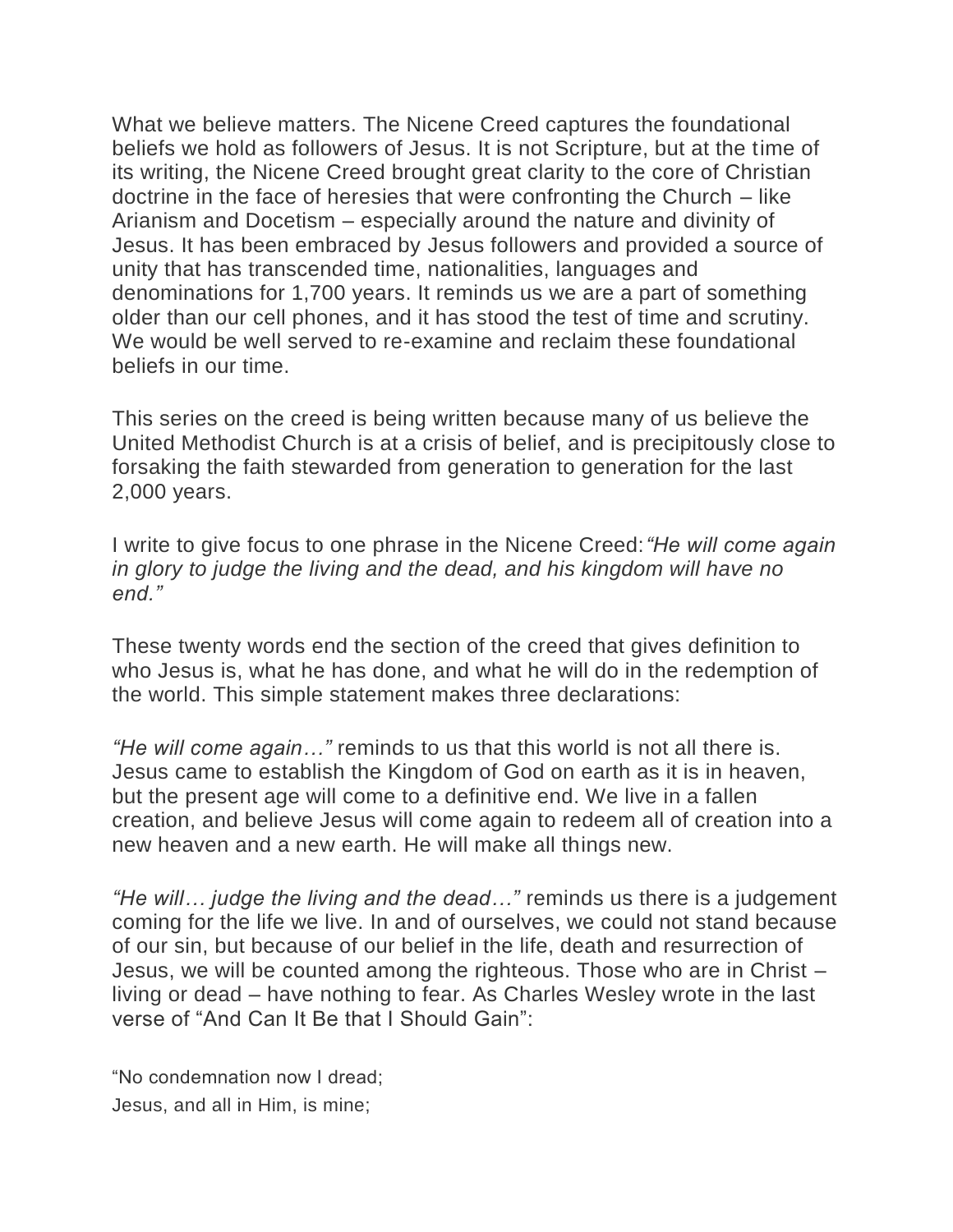Alive in Him, my living Head, And clothed in righteousness divine, And claim the crown, through Christ my own."

*"[A]nd his kingdom will have no end."* This reminds us that the Kingdom of Heaven is eternal. In his book, *The Day the Revolution Began*, NT Wright reminds us the life, death and resurrection of Jesus was not only for the forgiveness of our sin so that we can go to heaven someday, but rather so that God's Kingdom might come now on earth as it is in heaven. The crucifixion of Jesus began a revolution establishing the Kingdom on earth as it is in heaven. However, there is an ultimate Kingdom coming that has no end where "God's dwelling place is now among the people, and he will dwell with them. They will be his people, and God himself will be with them and be their God. He will wipe every tear from their eyes. There will be no more death or mourning or crying or pain, for the old order of things has passed away" (Revelation 21:3-4). This is the fulfillment of the Kingdom of Heaven on earth.

When I was younger, I used to think of heaven in abstract form and populated by nameless people, but the longer I live, the more I see heaven as being filled with people I know and love. Heaven is a real place, inhabited by real people, and a real Savior has prepared it for us. Sin ruined our eternal relationship with God, and Jesus has restored it. Heaven is our destination; our home country, what we were created for, and Jesus came to make it possible for us.

What we believe matters. Our beliefs shape our lives and moral conduct, and determine our worldview and destinies. What we believe is called doctrine in the Bible. Writing to Timothy, Paul said: "Watch your life and doctrine closely. Persevere in them, because if you do, you will save both yourself and your hearers" (1 Timothy 4:16). He later urges Timothy to "Preach the word, be urgent in season and out of season, to convince, rebuke and exhort… For the time will come when people will not put up with sound doctrine. Instead, to suit their own desires, they will gather around them a great number of teachers who will tickle their ears" (2 Timothy 4:2-3). What we believe matters!

*Dr. Jeff Greenway is senior pastor at Reynoldsburg UMC in Reynoldsburg, Ohio. He is also chairman of the Wesleyan Covenant Association Council.*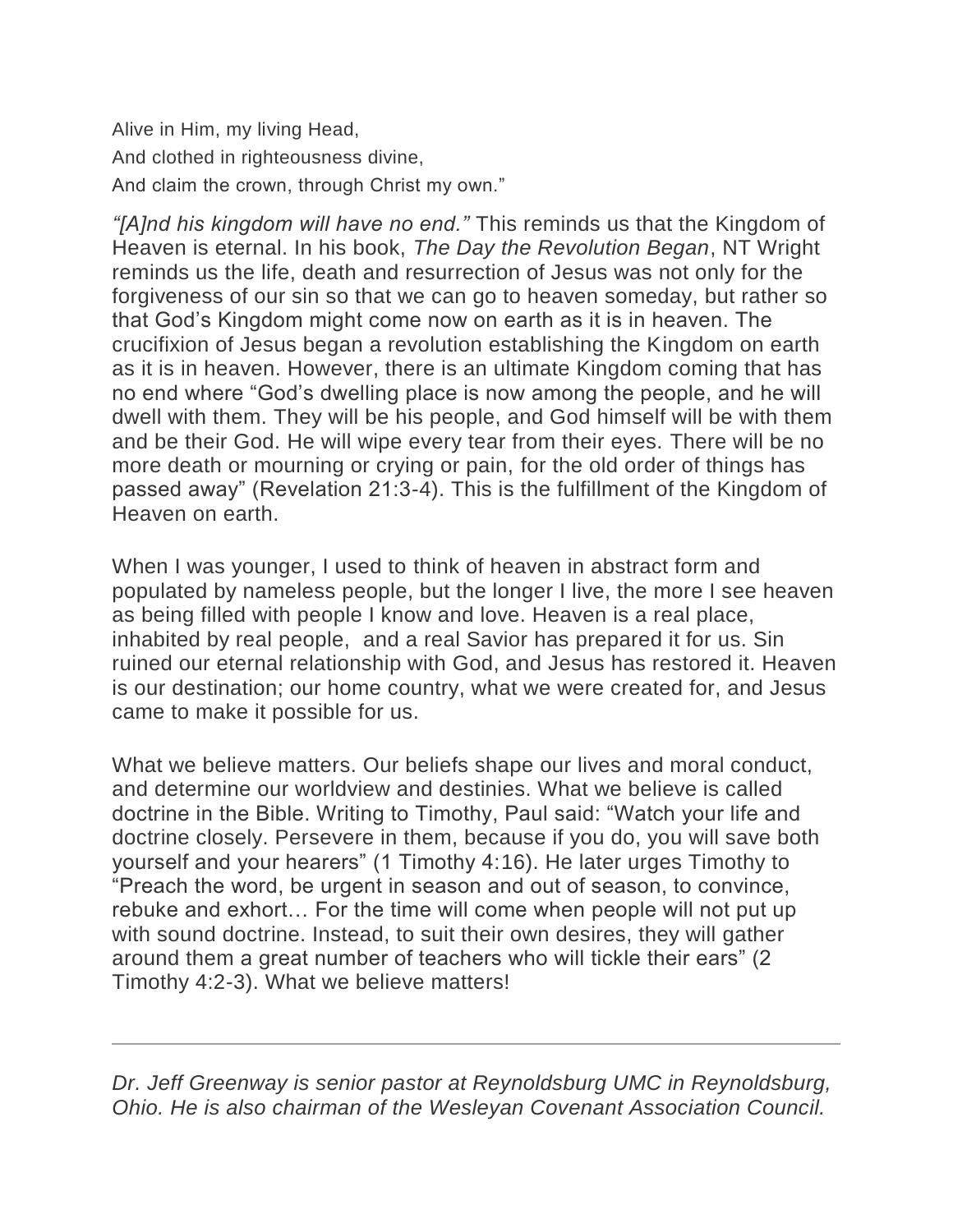# **[The Holy Spirit is Lord](https://wesleyancovenant.org/2018/03/08/the-holy-spirit-is-lord/)**

by Chris Ritter



*"We believe in the Holy Spirit, the* 

*Lord, the giver of life, who proceeds from the Father and the Son. Who with the Father and the Son is worshiped and glorified, who has spoken through the prophets."*

The Nicene Creed contains the most controversial words in all of Christendom. The gradual acceptance of the phrase "and the Son" in the Western Church helped cement the long divide with the Eastern Church by about a thousand years after Christ. In Latin the phrase is *filioque* and it contributed to what is known as the Great Schism.

It is argued by the Eastern Orthodox churches that the addition of *the filoque* alters the careful and studied understanding of the Trinity established by the early ecumenical councils. They also are grieved that such a decision would be made without their input. The West sees it as a helpful and biblical clarification that highlights how Jesus Christ and the Holy Spirit are profoundly linked. We are not going to solve that debate here.

The reason the *filoque* is so controversial is because it stands in a creed that otherwise summarizes what all Christians have always believed everywhere. It defines orthodox and serves doctrinal and spiritual unity. If we get distracted by one disputed phrase we risk missing the resplendent truth Christians proclaim about the Holy Spirit:

*The Holy Spirit is God.* The creed proclaims the Holy Spirit as Lord. Wait…. isn't Jesus Lord? Naming the Spirit as "the Lord" is neither making the Spirit the same as Jesus nor putting the Spirit in competition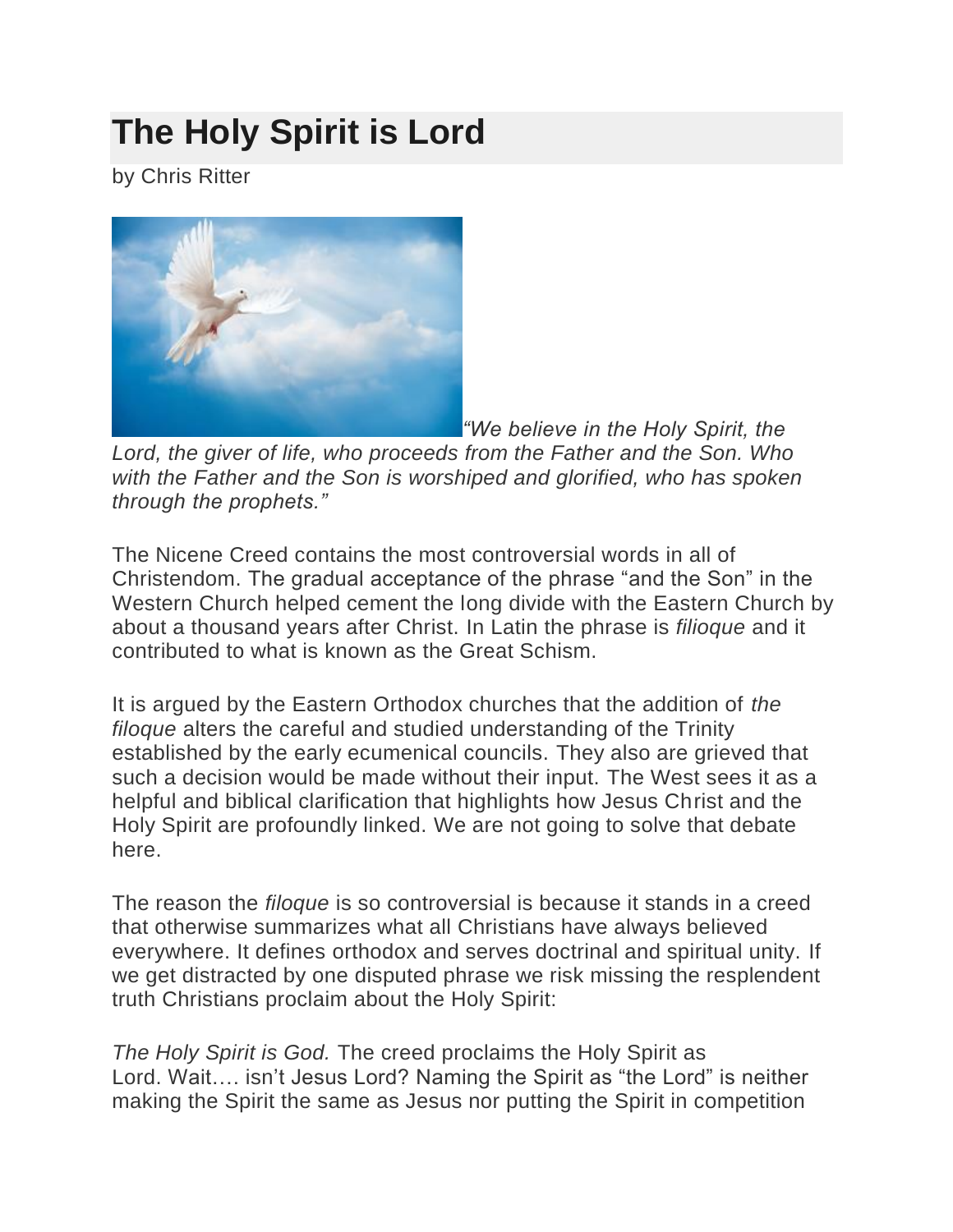with Jesus. In fact, there is no competition in the Trinity at all. It is, rather, a reference to the revered name for God used in the Old Testament. To call the Holy Spirit *Lord* is to pronounce and affirm the person-hood and divinity of the Spirit. The Holy Spirit is not an *it*, a *phantom*, or George Lucas' *Force.* First Corinthians 12:11 says that the Spirit distributes gifts "just as he wills." The Holy Spirit is a person… a person of the Trinity. He is God.

*The Holy Spirit gives life*. The first time we meet the Holy Spirit in scripture is Genesis 1:2 where the Holy Spirit was brooding over the face of the chaotic waters like a hen over her eggs. Creation ensued. When God created Adam in his image and likeness, he breathed into his soil sculpture the breath of life. The word used is *ruah*, a breathy Hebrew word found 389 times in the Old Testament. In John's Gospel, Jesus breathed the Spirit onto his disciples. In Acts, the Spirit came like a mighty, rushing wind. God creates and recreates us through the power of the Spirit. When someone experiences new life in Jesus Christ, it is only because the Holy Spirit has drawn, convicted, and transformed them (John 16:8). Jesus told Nicodemus that we must be born again of the Spirit (John 3).

*The Holy Spirit is worshiped*. Because the Holy Spirit is God, the Holy Spirit is worthy of worship. Francis Chan has called the Holy Spirit "the forgotten God" because we so seldom make him the focus of our devotion. But our doxology helps us to remember to worship God in his full trinitarian majesty. True worship, Jesus said, is in spirit and truth (John 4). Our worship is impossibly incomplete without the Holy Spirit. Prayer to the Spirit, too, is effective and essential. Perhaps my most common prayer is simply, "Come, Holy Spirit."

*The Holy Spirit has spoken.* The Scriptures are inseparably linked with the Holy Spirit. "For prophecy never had its origin in the human will, but prophets, though human, spoke from God as they were carried along by the Holy Spirit" (2 Peter 1:21). The reason the Scriptures are authoritative for us is because they came to us through the work of the Holy Spirit. The Spirit is also the one who interprets the truth of Scripture to us. 1 Corinthians 2:14 tells us that we cannot discern God's truth except through the Spirit. At the Last Supper, Jesus taught about the Holy Spirit more than any other subject (see John 15-17). He promised that the Spirit would testify about him and guide us into all truth.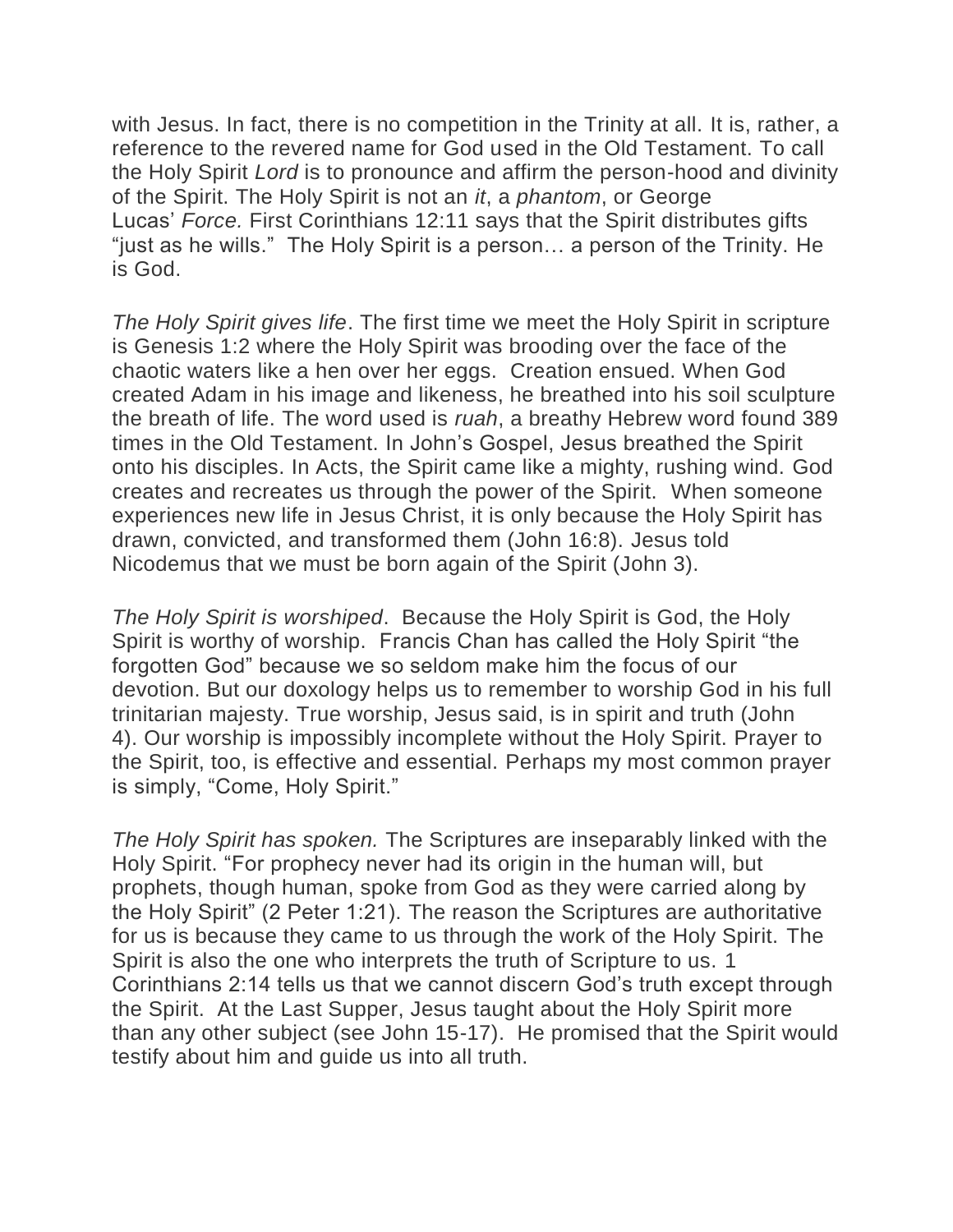Let me close with a brief testimony.

 $\overline{a}$  $\overline{a}$ 

By faith I have come to understand that the Holy Spirit was working in my life before I was even born. I believe he was present at my baptism at the altar of Cache Chapel United Methodist Church. I was raised with my grandmother telling me stories of great revivals and miracles she had seen. But the church I attended never seemed to have those things happening. The first time I remember feeling the Holy Spirit was at Beulah Youth Institute in Eldorado, Illinois. At this UM camp I felt a strong tug on my heart toward faith, and I answered.

Throughout my growing up years, I often felt like something was missing, even though I was active in church and our youth group. When I was sixteen I met the girl that would become my wife. She was an on-fire Christian. She even carried her Bible to school with her! As our relationship grew, I continued to see something in her walk with God that I desperately needed. A small group of us sought intentional discipleship at the home of a dear older saint named Mina Jo. She often taught us about the gifts and power of the Holy Spirit. I remember sitting cross-legged in her living room asking those gathered to lay their hands on me and pray that I would be filled with the Holy Spirit. It was a personal Pentecost.

Since that time I have met countless Christians who bear witness to the same basic experience. Our lives are weak and rudderless without the infilling, guiding work of the Holy Spirit. With the Spirit comes life, power, freedom, and purpose. I later learned that the Methodist movement started as an outpouring of the Holy Spirit and that another Great Awakening propelled American Methodism and scriptural holiness across the land.

We need this renewal again so desperately. One of the things I appreciate greatly about the Wesleyan Covenant Association is a renewed focus on the person and work of the Holy Spirit. What we wish for the church we wish for first in our own lives: Come, Holy Spirit!

*The Re. Dr. Chris Ritter is the Directing Pastor of a multi-site ministry in the Illinois Great Rivers Annual Conference that includes Geneseo First United Methodist Church and Cambridge UMC.*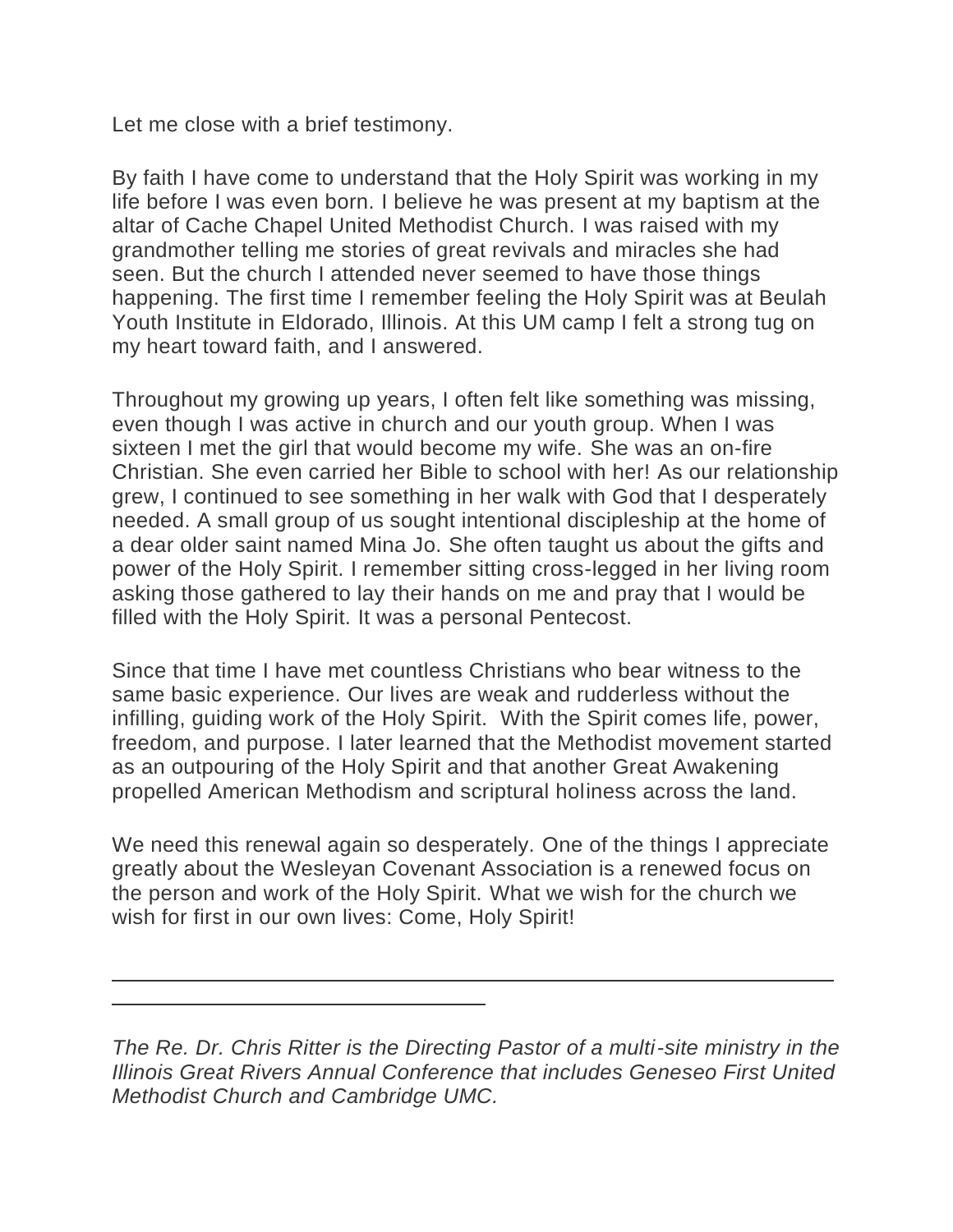## **[One Holy Catholic and Apostolic Church](https://wesleyancovenant.org/2018/03/15/one-holy-catholic-and-apostolic-church/)**

*By Beth Caulfield*



The most diverse gathering of people I

have ever encountered participated in a Bible study program in Paris. We came from six continents, claimed many different primary languages and were almost as many skin colors. We came from a global variety of Protestant denominations and Roman Catholic churches. We had economic statuses that ranged from homeless to the world's elite. We included nannies, government officials, political refugees, housewives, retired grandparents, business men and women, professional musicians, fashion models, a CIA agent, an ex-prostitute and that is just what I remember.

I was part of the group for three years and remember it as one of, if not *the* most, faith-enriching experiences of my life. What made this so special was not simply learning about other cultures, worldviews and experiences, (although that was indeed stirring). The exhilarating and faithbolstering experience we enjoyed when we gathered to study the Scriptures together, was that *in spite* of our differences, we knew and were encountering the *same* Jesus Christ. Our "God talk" left us all marveling not only at what we learned from each other's differently crafted lenses on the Bible, but also at how we recognized God's enlightenment in each other's understanding of the Scriptures as we shared with one another. It was the Bible and our commitment to it that opened us up to one another and drew us closer to Christ in a most marvelous way.

I confess I have spent much energy trying to replicate that special experience. I believe it was indeed a foretaste of the glory divine described in Revelation 7 when a great multitude from "every nation, tribe, people and language" will stand before the throne worshipping God and the Lamb.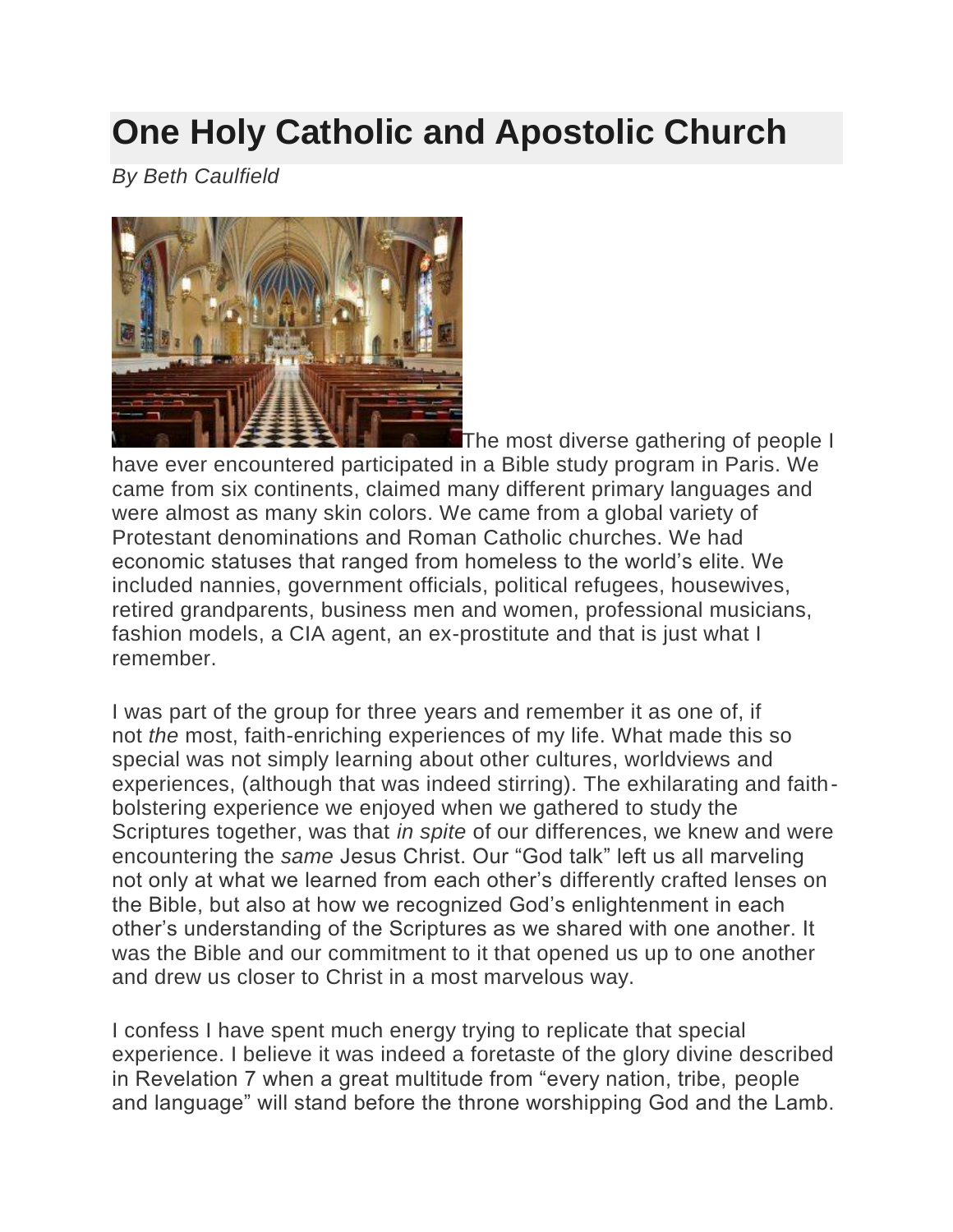This "Coming Great Church" is indeed ushered in when *"we believe in one, holy, catholic and apostolic Church"* and strive together for it. A key to achieving this eventual reality is uncovering and holding fast to the meaning of this phrase and the overall intent of the Nicene Creed from its beginning.

The Church's creedal tradition developed over the centuries in response to heresies such as Gnosticism, Marcionism, Docetism, and Arianism. Over a number of decades in the fourth century the Nicene Creed fostered a widespread unity in the church that was grounded in the truth of Scripture.

The creed uses careful language when it states *"we believe in one, holy, catholic and apostolic Church."* First, these statements affirm the *Church* is essential. While the Church has never been a pure or perfect instrument, the creed acknowledges it is the chosen instrument to which all belong who believe in Jesus the Christ and seek to follow him as Savior and Lord. Furthermore, the Church is purposefully communal and intended to fulfill Christ's mission. We should never ignore or refuse to challenge its inadequacies and its complicity in evil, but we must also embrace the witness of its story and the testimony to it in the Scriptures.

Unity is emphasized by first declaring our need to be *one* Church. This imagery corresponds to the oneness of the Trinity. Such oneness is diversity-in-communion. It does not demand uniformity. It does, however, affirm Paul's message that each should be "thinking the same way, having the same love, being united and agreeing with each other," (Phil 2:2). The Scriptures provide the anchor for such oneness.

The call to be *holy* means the Church must witness to the power and presence of the risen Lord Jesus. We should embody a difference from the world that can be seen and replicated. The struggle with this call to holiness is perhaps the greatest cause of disunity within the Church.

We confess that the Church is *catholic* in that it is worldwid*e* or universal. It is neither bound to the authority of the Roman Catholic papacy, nor is it merely a federation of local congregations. It is a reminder of the Church's unity in orthodoxy despite varied locations, languages, ethnicities, races, or denominations.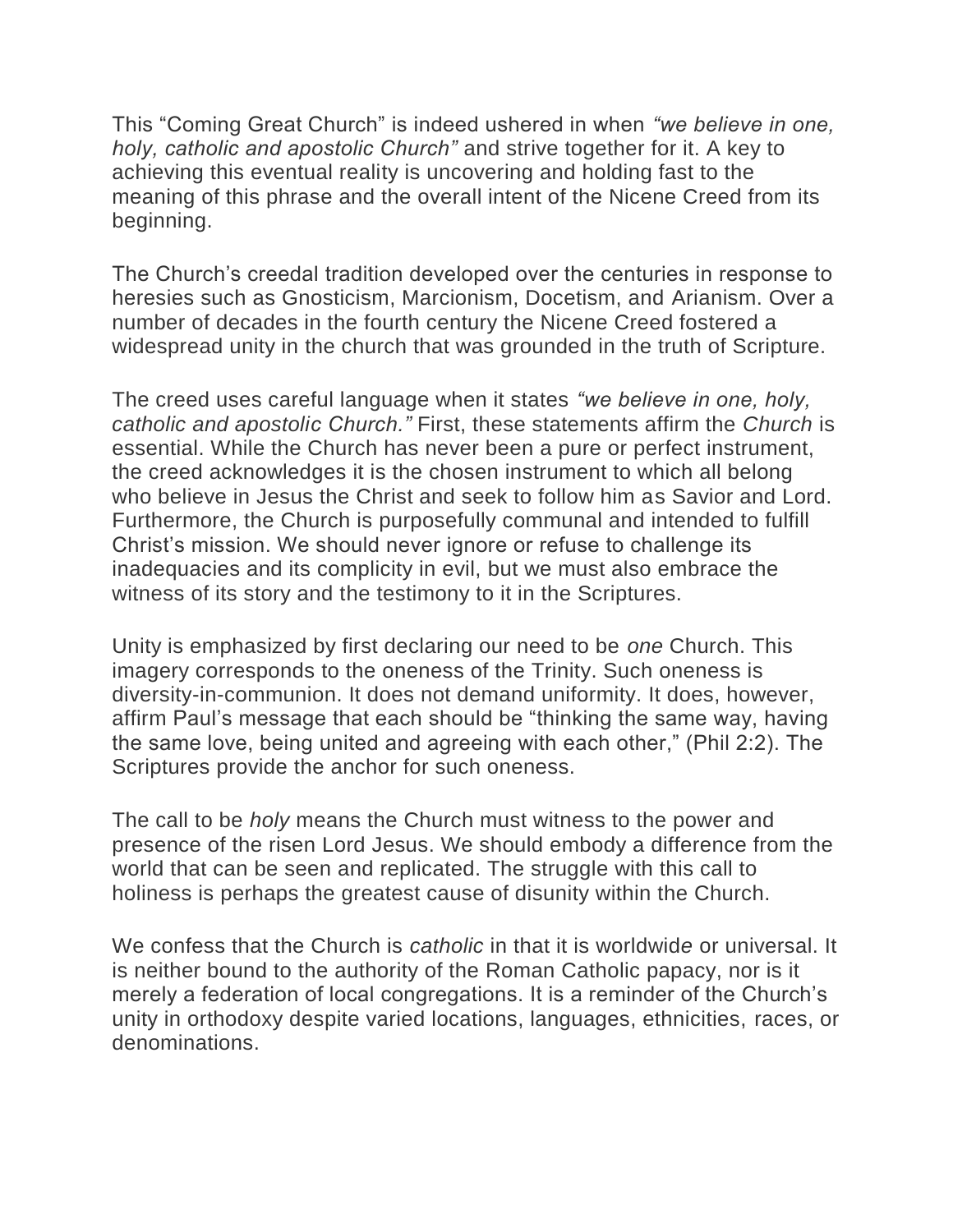The Church is to remain *apostolic*, both in a traditional *and* a prophetic sense. The apostolic tradition insists on continuity with the teachings and morals of the apostles as revealed in the Bible and in the traditions and interpretations of the living Church. Yet tradition *is* to be tempered by the prophetic. Prophetic apostolicity means striving for renewal that comes through the continued work of the Holy Spirit. Holding the traditional and prophetic understandings of an apostolic Church in tension by continually looking to the Scriptures is essential.

The Nicene Creed remains a key confessional statement particularly in cultures where faith concerns are characterized as personal pursuits rather than as communal commitments and shared practices. Affirming *"one holy catholic and apostolic Church"* reminds us that we are members of a body of believers extending across time and many lands.

Today, for most of us, our dominant cultures certainly do *not* conform to the teachings of orthodox Christianity. Many Christians today have more in common with displaced or immigrant communities that need strategies and methods for survival in our varied local contexts. This reality heightens the value and power of the Nicene Creed's relevance for us. As we struggle to remain faithful amidst the swirling winds of eclectic ideas and doctrine, the Nicene Creed's orthodox statements offer comfort, hope and clarity. For just as my experience in Paris taught and reminds me, the creed teaches and reminds us all that *we are not alone in our orthodox faith* but indeed part of *"one holy catholic and apostolic Church."*

 $\overline{a}$  $\overline{a}$ 

*Reverend Beth Caulfield is Campus Pastor of Sharptown North Church in Woolwich Township New Jersey. She is a founding member of the Wesleyan Covenant Association.*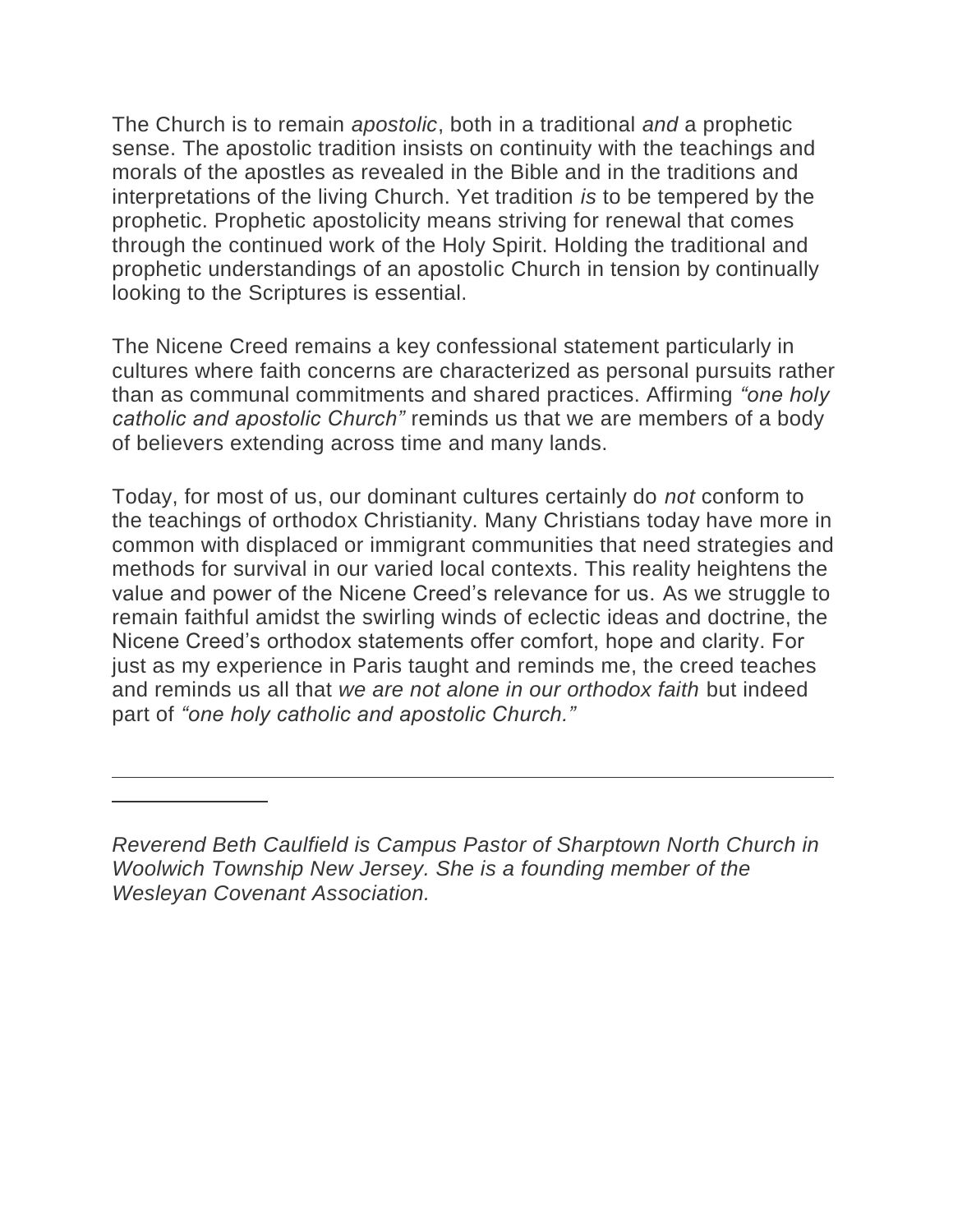# **[One Baptism for the Forgiveness of Sins](https://wesleyancovenant.org/2018/03/22/one-baptism-for-the-forgiveness-of-sins/)**

*By Joe DiPaolo*



After coming to personal faith in Christ as a 19-year old, I remember talking to my old junior high band director who was also a pastor. I shared my excitement about my new-found faith, and asked if I should be baptized again, since I had only been baptized an infant, and wasn't sure that it "counted." I remember his answer: "That raises the interesting question: can God be working in your life before you are even aware of it?"

Of course, the answer is *yes*. I had been baptized as a child, raised in the church, taught about Jesus, and surrounded by a community that sought to nurture me in the faith. Though I walked away in junior high, God never stopped working to call me home. In time, and through the agency of other believers, things finally "clicked:" I gave my life to Christ and embraced the meaning of the ceremony I had undergone as a child.

A key word used to talk about baptism is *sign.* Like a sign on the street points beyond itself to something else, so baptism points beyond itself to that grace which seeks us before we ever seek God – the love of God at work within us, even before we know we need it – drawing us to God and bending our hearts to God's ways. In Wesleyan theology, we call this *prevenient grace* – the grace that comes before.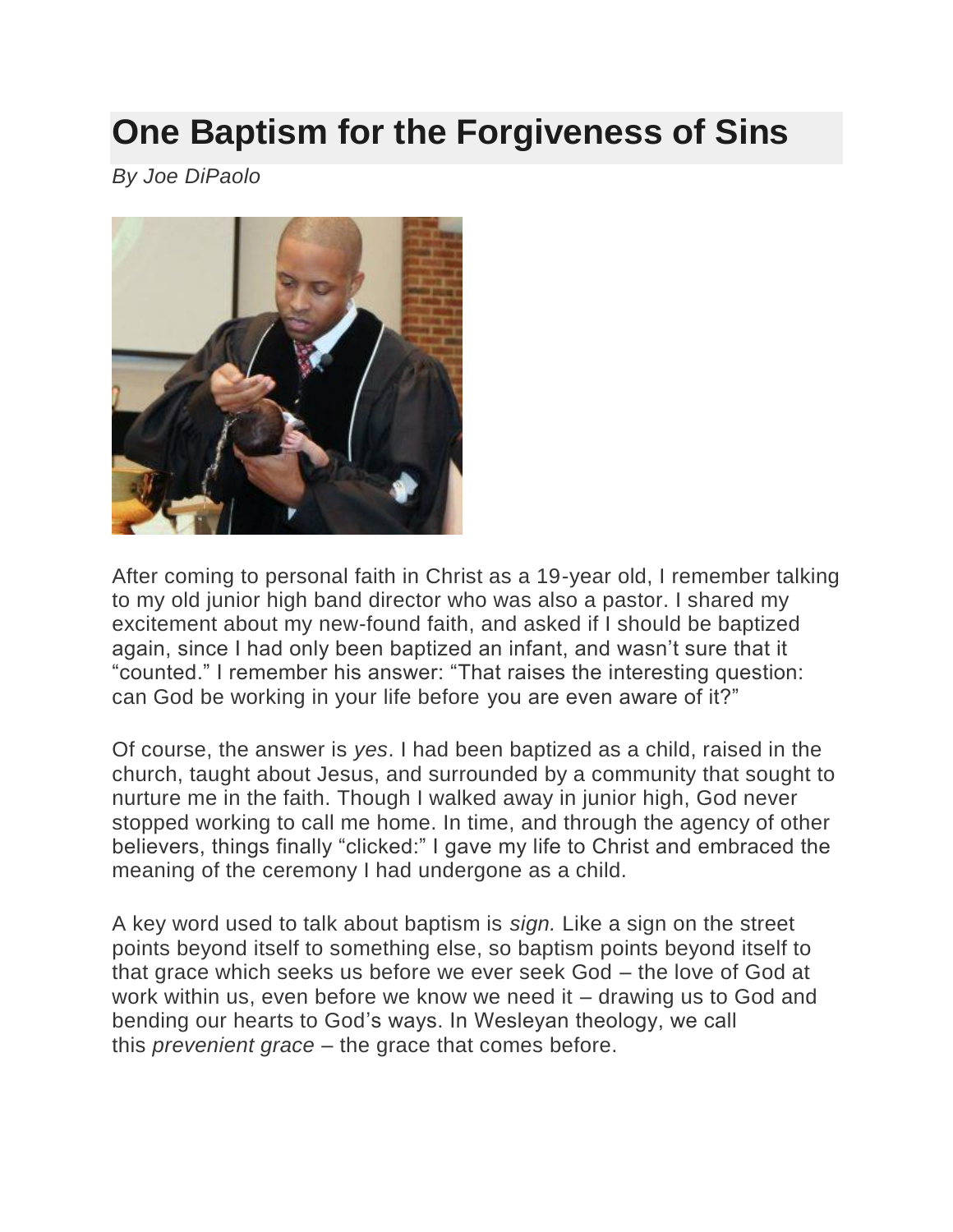As an infant, I knew nothing of this – anymore than I understood then the meaning of the family name I was born into (which may have been a good thing!). But God already had made provision for me, just as my parents had been doing: preparing a room for me, beginning savings for college – all in advance, all before I understood a thing.

In Romans 5:8 Paul says, "*While we were yet sinners, Christ died for us*." Speaking mainly to pagan converts, Paul was telling them that long before they came to know Jesus, he was out seeking them, like the shepherd looking for lost sheep. That is grace. And baptism points to God's grace.

Baptism also points to our new life in Christ. Article XVII of our Articles of Religion calls baptism "a sign of regeneration or the new birth." In Wesleyan theology, prevenient grace is followed by *justifying grace* – the work of God which forgives and cleanses us of sin, removes its death-hold on us, and makes us alive to God (which is what regeneration means). In Romans 6:3-4 Paul says, "*Do you not know that all of us who have been baptized into Christ Jesus were baptized into his death? We were buried therefore with him by baptism into death, in order that, just as Christ was raised from the dead by the glory of the Father, we too might walk in newness of life*."

That text also suggests that the work of grace doesn't end with our experience of new birth in Christ. Justifying grace is followed by *sanctifying grace*, as God's Holy Spirit works within us to put to death all that belongs to the old life apart from Christ, so that we live (or "walk") in ways that reflect God's holiness. That, too, Paul says, is something to which baptism points.

But there is one more important point about baptism, and it is about community. In 1 Peter 3, the Apostle draws a parallel between Noah's ark and baptism. In the early centuries, the ark became a symbol for the church, the Christian community  $-$  the "ark of safety," it was sometimes called. The idea is that we find safety from the troubled waters of life within the people of God and discover there our deliverance from judgment and death. Thus, baptism historically has been the rite of entry into the people of God, making us part of Christ's church – placing us safely within the ark.

That is one reason why we usually conduct baptisms in worship, and why the congregation has a role in the ceremony. The people make promises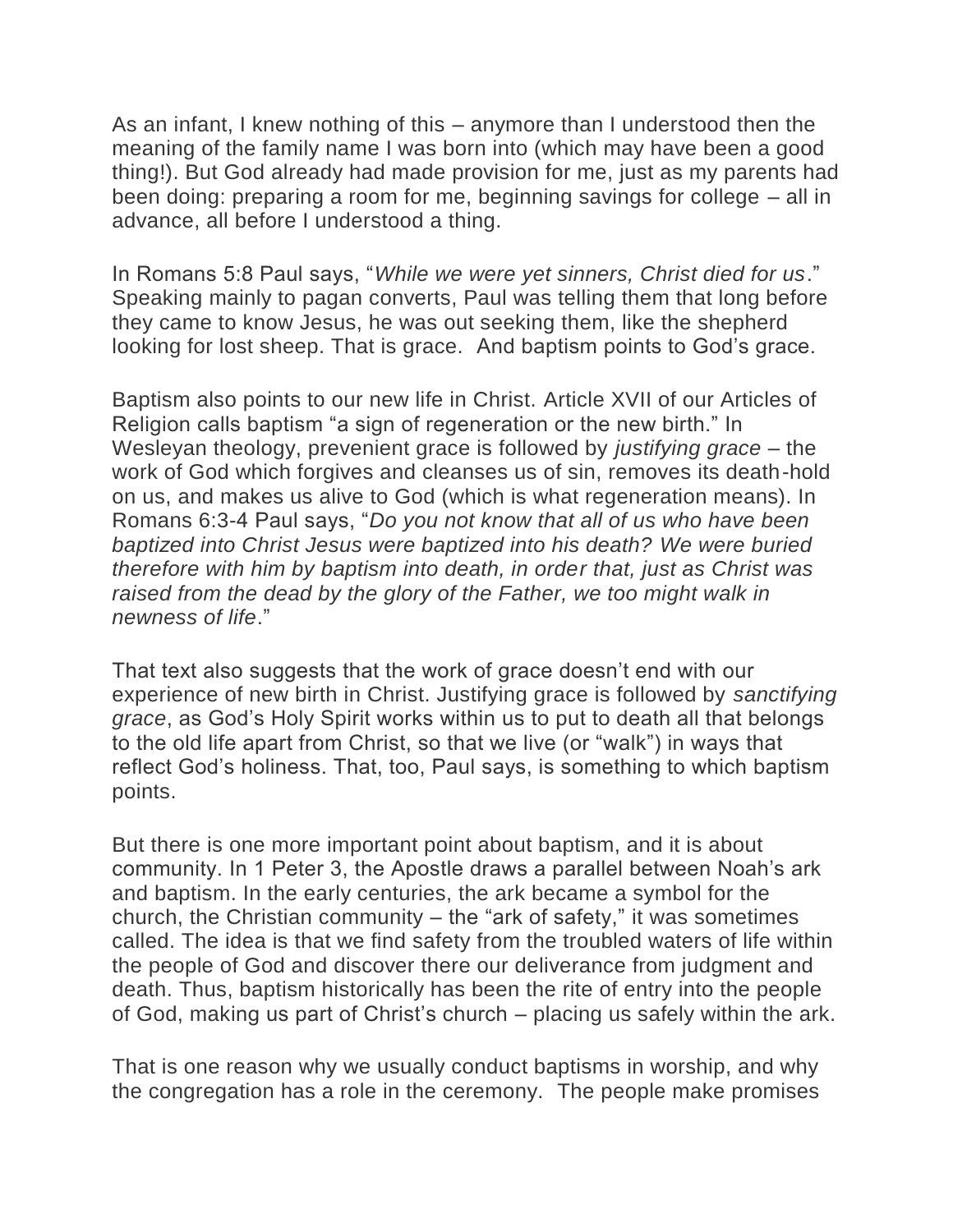along with parents, for the people of God have a critical role to play in raising children (of whatever age!) to be disciples of Jesus.

There is a reason that the line in the Creed about baptism follows the statement about the "holy catholic and apostolic church." The decision to follow Christ is not entirely an individual one. Though each person must at some point make that decision for him or herself, still, it a decision which is shaped and nurtured by the web of relationships that surround us as we grow. Community matters. The church is meant to be a place of safety like the ark – a refuge from a corrupt culture; a community where all God's children find welcome, a home, and a place where the things of God are honored, taught, and celebrated.

I never was baptized again. 1 Peter 3:18 says, "For Christ also suffered for sins once for all, the righteous for the unrighteous, in order to bring you to God." I came to realize that just as Christ's atoning death for us never needs to be repeated, neither does the rite which points to the new life his sacrifice purchased for me. The ritual of baptism does not save – only God's grace saves; but baptism connects us to the promises and the people of God and is celebrated as a means of that grace. The important thing is that I had experienced what baptism was about: the forgiveness of sin, reconciliation with God and new life in Christ.

That baptism – in the Holy Spirit – remains the most important thing for us all!

 $\overline{a}$  $\overline{a}$ 

*Rev. Joe DiPaolo is the Lead Pastor at Lancaster First UMC in Lancaster, Pennsylvania, and a member of the Wesleyan Covenant Association Council.*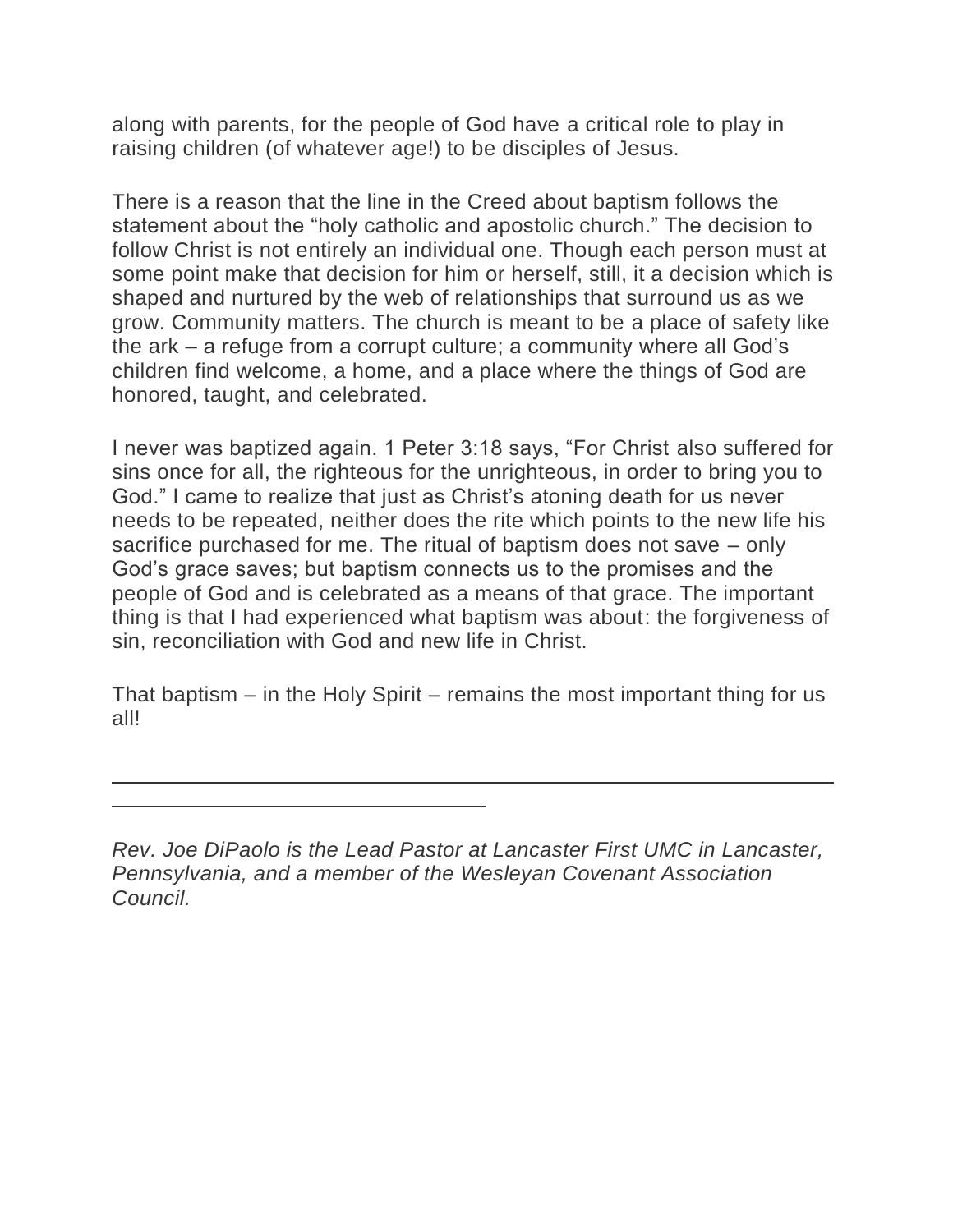# **[Fully Alive](https://wesleyancovenant.org/2018/03/28/fully-alive/)**

*By Keith Boyette*

*"I look for the resurrection of the dead, and the life of the world to come."*



Perspective matters. We have been

sold a bill of goods. Secular culture regards death as an end point. You are born, you live and then you die. The world tells us the most important things happen in the space of the hyphen between your birthday and the day of your death. Make those moments count to the fullest because they are all you have. Do not waste time because once it is gone you are finished.

There is no question that the moments we enjoy in this life are significant; however, the Christian faith embraces a different narrative. We believe God foresees our formation even before we enter into the world. The psalmist declares, "You watched me as I was being formed in utter seclusion, as I was woven together in the dark of the womb. You saw me before I was born" (Psalm 139:15-16). In fact, Paul asserts God knew us and had plans for us before God created the world. To the Ephesians, Paul writes, "Even before he made the world, God loved us and chose us in Christ… " (Ephesians 1:4).

Our physical birth simply initiates the next chapter of our journey. It is an important chapter. It is where we choose whether to place our trust in Jesus Christ – to accept the salvation he has purchased for us. It is the domain of our experiencing the second birth – to be born spiritually – to experience new life in Christ. We are accompanied on our journey through God's good creation by God. The psalmist declares, "Every day of my life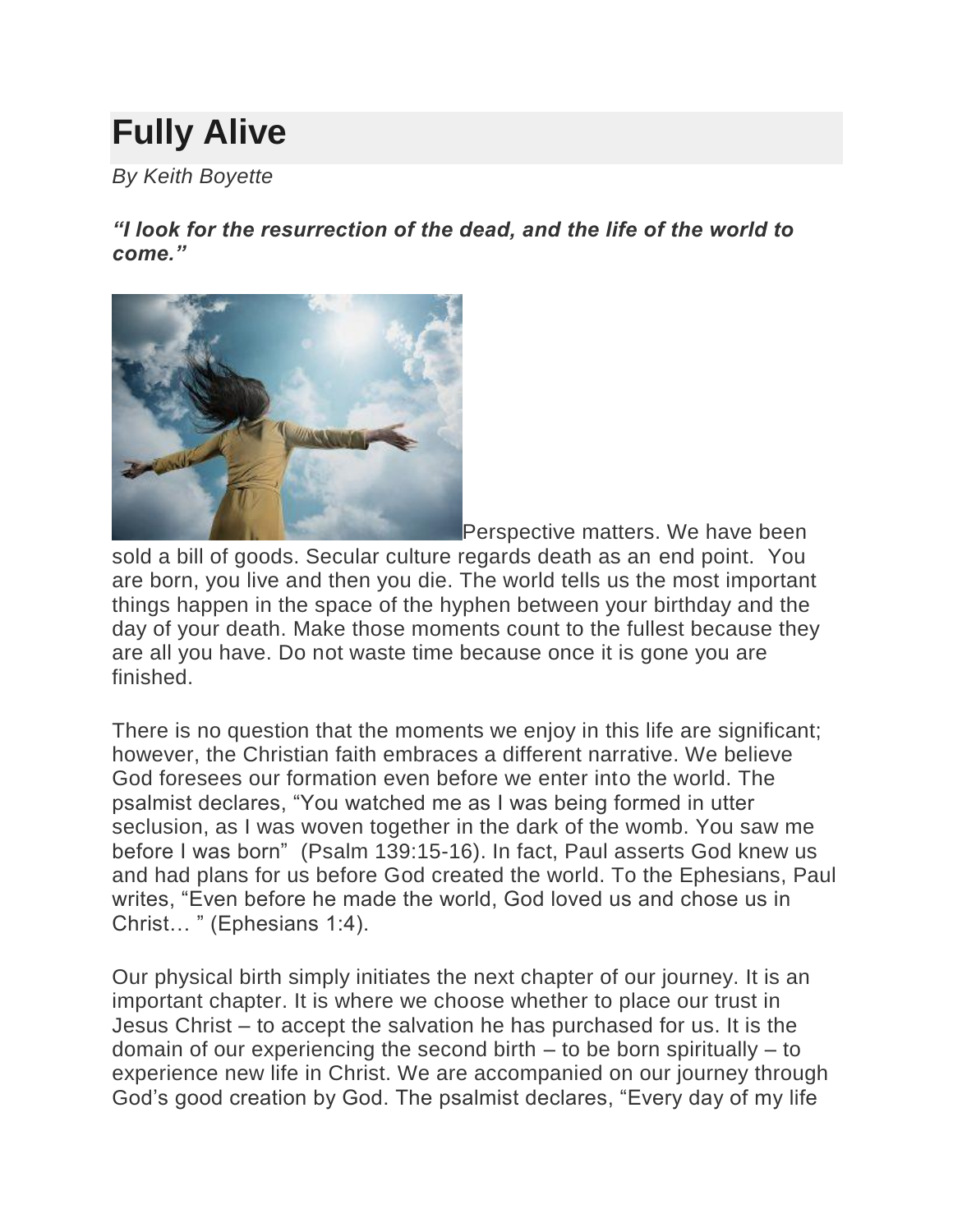was recorded in your book. Every moment was laid out before a single day had passed" (Psalm 139:16). This life is where we get to use the gifts God has bestowed upon us to serve God and our neighbors for making the presence of God known to others.

As this life draws to a close, however, life does not end. In fact, it is only in that moment of transition we become fully alive. Writing to the Corinthians, Paul observes, "For we know that when this earthly tent we live in is taken down (when we die and leave this earthly body), we will have a house in heaven, an eternal body made for us by God himself and not by human hands" (2 Corinthians 5:1). In fact, Paul declares that this life is primarily preparation for the life to come. "While we live in these earthly bodies, we groan and sigh, but it's not that we want to die and get rid of these bodies that clothe us. Rather, we want to put on our new bodies so that these dying bodies will be *swallowed up by life"* (2 Corinthians 5:4). Life truly begins in that moment of transition. Could this be why John Wesley declared on his deathbed, "The best of all, God is with us."

Perspective matters. If this life is all we can count on, then everything in this life is raised to supreme importance. However, if this life is part of a larger story that God is writing, then we can live confidently now fully anticipating the future. The Christian life is not focused on the sweet by and by to the exclusion of present realities. However, the Christian knows that what we experience now is not the end of the story.

The Nicene Creed captures this important concept in its affirmation that we *"look for the resurrection of the dead."* Jesus confronted the religious leaders of his day in their obsession with the present. Jesus taught, "Your mistake is that you don't know the Scriptures, and you don't know the power of God. For when the dead rise . . . " (Matthew 22:29-30). The resurrection of Jesus is the precursor of the resurrection of all who die in Christ. As Paul declares, "[Jesus] is the first of a great harvest of all who have died. . . . [E]veryone who belongs to Christ will be given new life. But there is an order to this resurrection: Christ was raised as the first of the harvest; then all who belong to Christ will be raised when he comes back" (1 Corinthians 15:20, 22-23). As those in relationship with Christ, we can boldly approach the end of earthly life with the confident assurance that our resurrection lies ahead and that re-orients our perspective – the best is yet to come!